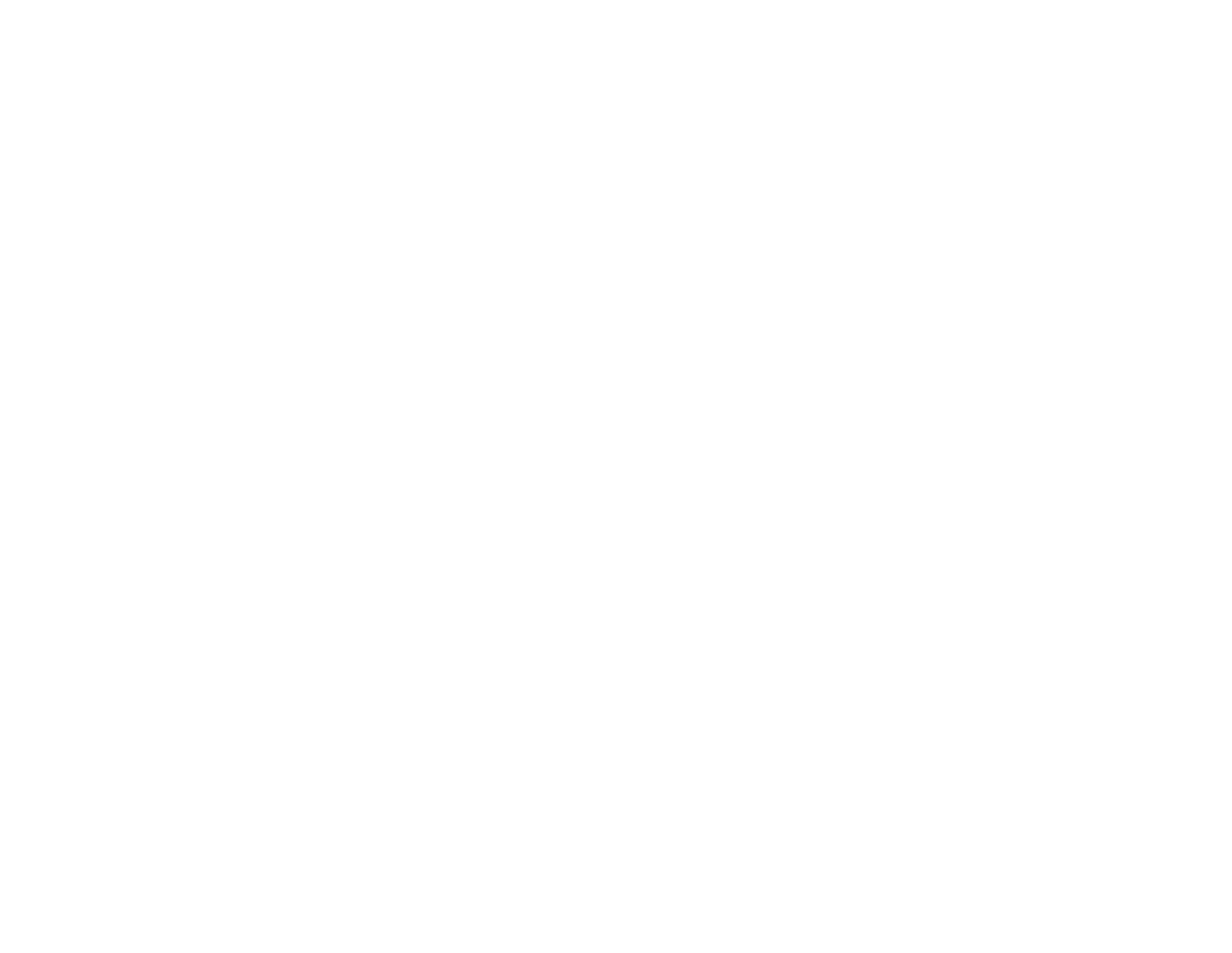# **Table of Contents**

# Section I: Executive Summary **Page 5** and the section I: Executive Summary Percent of Your Students Ready for College-Level Coursework Five Year Trends—Percent of Students Who Met College Readiness Benchmarks Five Year Trends—Average ACT Scores Five Year Trends—Average ACT Scores by Level of Preparation Five Year Trends—Percent and Average Composite Score by Race/Ethnicity Percent of Students in College Readiness Standards Score Ranges Average ACT College Reportable Scores by Test Session Duration Percent of Students Who Met College Readiness Benchmark Scores by Test Session Duration Section II: Academic Achievement **Page 11** Page 11 ACT Score Distributions, Cumulative Percentages, Averages, and Quartile Values Average ACT Composite Scores for Race/Ethnicity by Level of Preparation Average ACT Scores by Race/Ethnicity Percent of Students in College Readiness Standards Score Ranges Average ACT Scores by Gender Percent of Students Who Met College Readiness Benchmark Scores by Gender College Readiness Benchmark Percent and Average ACT Scores by Overall High School Curriculum College Readiness Benchmark Percent and Average ACT Scores by Content-Specific Curriculum Section III: College Readiness & Impact of Course Rigor Page 17 Percent of Students Who Met ACT College Readiness Benchmark Scores by Race/Ethnicity Average ACT Scores and Average ACT Score Changes by Common Course Patterns College Readiness Percents by Common Course Patterns Section IV: Career and Educational Aspirations **Page 25** Page 25 Distribution of Planned Educational Majors for All Students by College Plans Average ACT Composite Scores for Racial/Ethnic Groups by Post-Secondary Educational Aspirations Students' Score Report Preferences at Time of Testing Section V: Optional Writing Test Results **Page 29** Page 29 Average ACT English and Writing Scores by Race/Ethnicity and Gender for students who took ACT Writing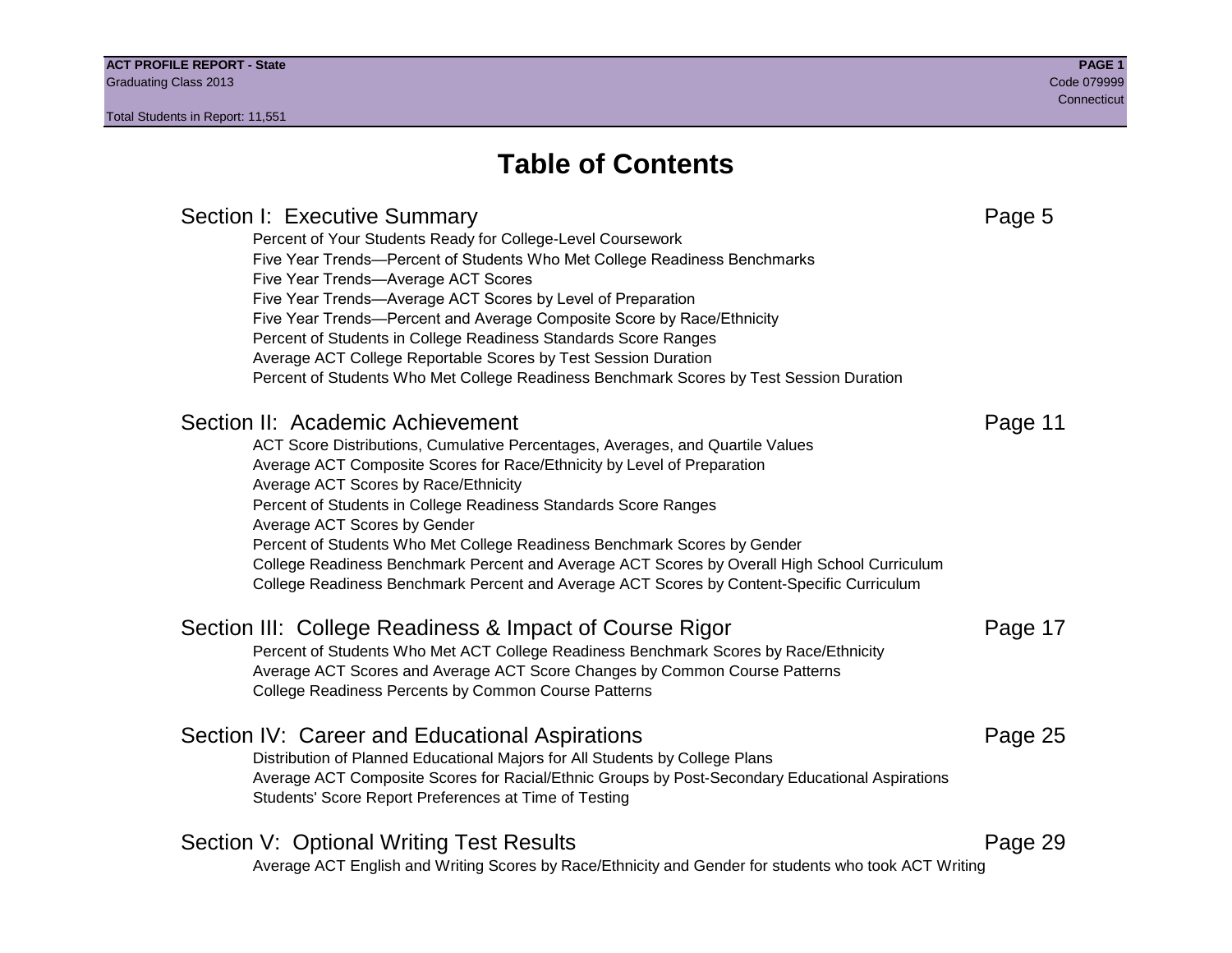Total Students in Report: 11,551

This report provides information about the performance of your 2013 graduating seniors who took the ACT as sophomores, juniors, or seniors; and self-reported at the time of testing that they were scheduled to graduate in 2013. Beginning with the Graduating Class of 2013, all students whose scores are college reportable, both standard and extended time tests, are now included in the report.

This report focuses on:

**Performance** - student test performance in the context of college readiness

**Access** - number of your graduates exposed to college entrance testing and the percent of race/ethnicity participation

**Course Selection** - percent of students pursuing a core curriculum

**Course Rigor** - impact of rigorous coursework on achievement

**College Readiness** - percent of students meeting ACT College Readiness Benchmark Scores in each content area

**Awareness** - extent to which student aspirations match performance

**Articulation** - colleges and universities to which your students send test results

Each year, test data for a school, district, and the state represents a different cohort of students. ACT encourages educators to focus on trends (3, 5, 10 years), not year-to-year changes. Such changes can represent normal – even expected – fluctuations. On the other hand, trend lines offer more insight into what is happening in a school, district, or the state.

Furthermore, ACT encourages educators to measure student performance in the context of college readiness measures. The focus should be on the number and percentage of students who met or exceeded ACT's College Readiness Benchmark Scores, a measure that is much more meaningful and understandable than an average composite score for a group of students.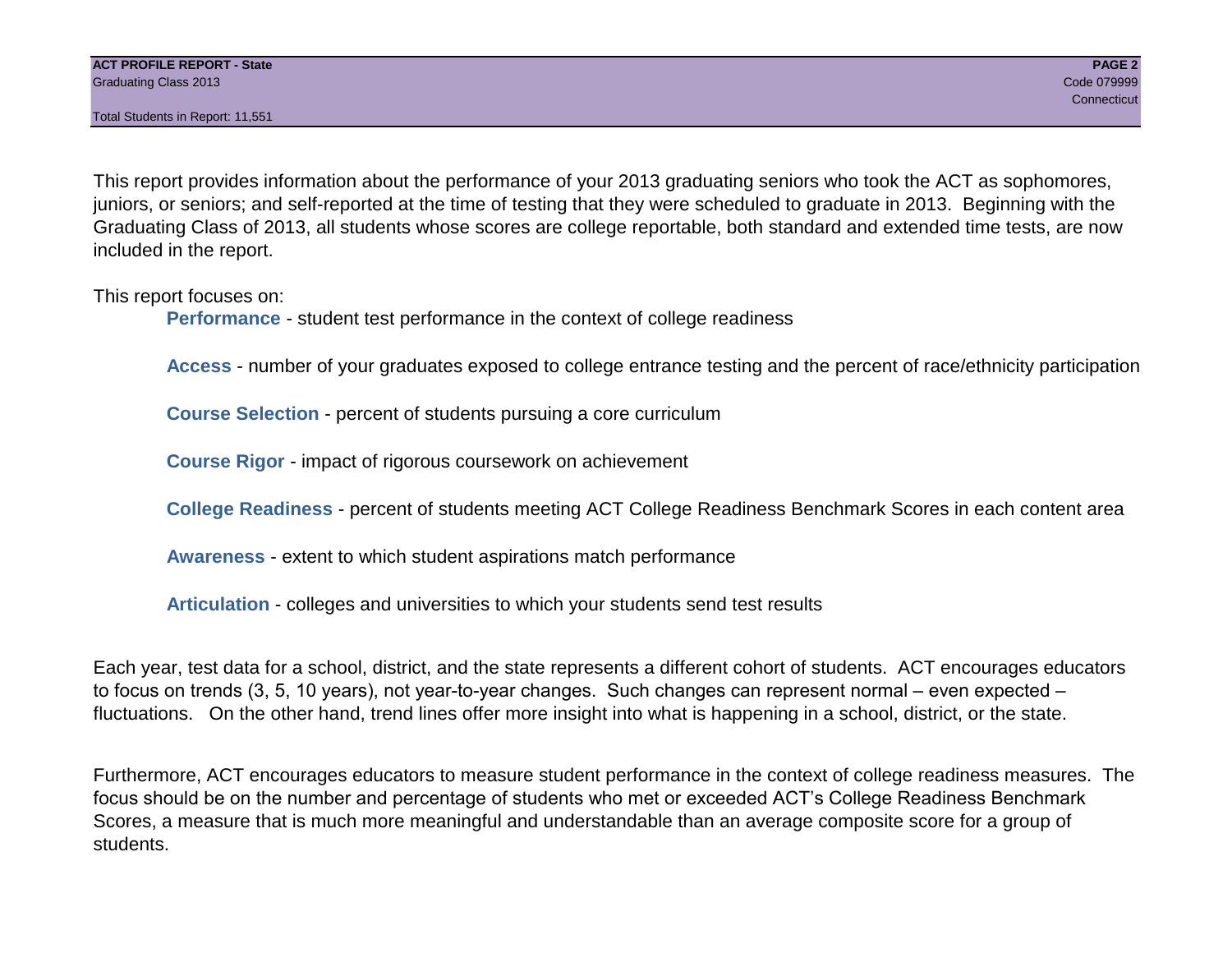Total Students in Report: 11,551

# **The ACT is a curriculum-based measure of college readiness. ACT components include:**

Tests of academic achievement in English, math, reading, science, and writing (optional) High school grade and course information Student Profile Section Career Interest Inventory

# **The ACT:**

Every few years, ACT conducts the **ACT National Curriculum Survey** to ensure its curriculum-based assessment tools accurately measure the skills high school teachers teach and instructors of entry-level college courses expect. The ACT is the only college readiness test designed to reflect the results of such a survey.

ACT's **College Readiness Standards** are sets of statements intended to help students, parents and educators understand the meaning of test scores. The standards relate test scores to the types of skills needed for success in high school and beyond. They serve as a direct link between what students have learned and what they are ready to do next. The ACT is the only college readiness test for which scores can be tied directly to standards. *Connecting College Readiness Standards to the Classroom* interpretive guides can be found at www.act.org/standard/infoserv.html.

Only the ACT reports **College Readiness Benchmark Scores** – A benchmark score is the minimum score needed on an ACT subject-area test to indicate a 50% chance of obtaining a B or higher or about a 75% chance of obtaining a C or higher in the corresponding credit-bearing college courses, which include English Composition, Algebra, Social Science and Biology. These scores were empirically derived based on the actual performance of students in college. The College Readiness Benchmark Scores, updated for 2013, are:

| College Course/Course Area | <b>ACT Test</b> | <b>Benchmark Score</b> |
|----------------------------|-----------------|------------------------|
| <b>English Composition</b> | English         | 18                     |
| Algebra                    | Mathematics     | 22                     |
| <b>Social Sciences</b>     | Reading         | 22                     |
| Biology                    | Science         | 23                     |

For more information, go to www.act.org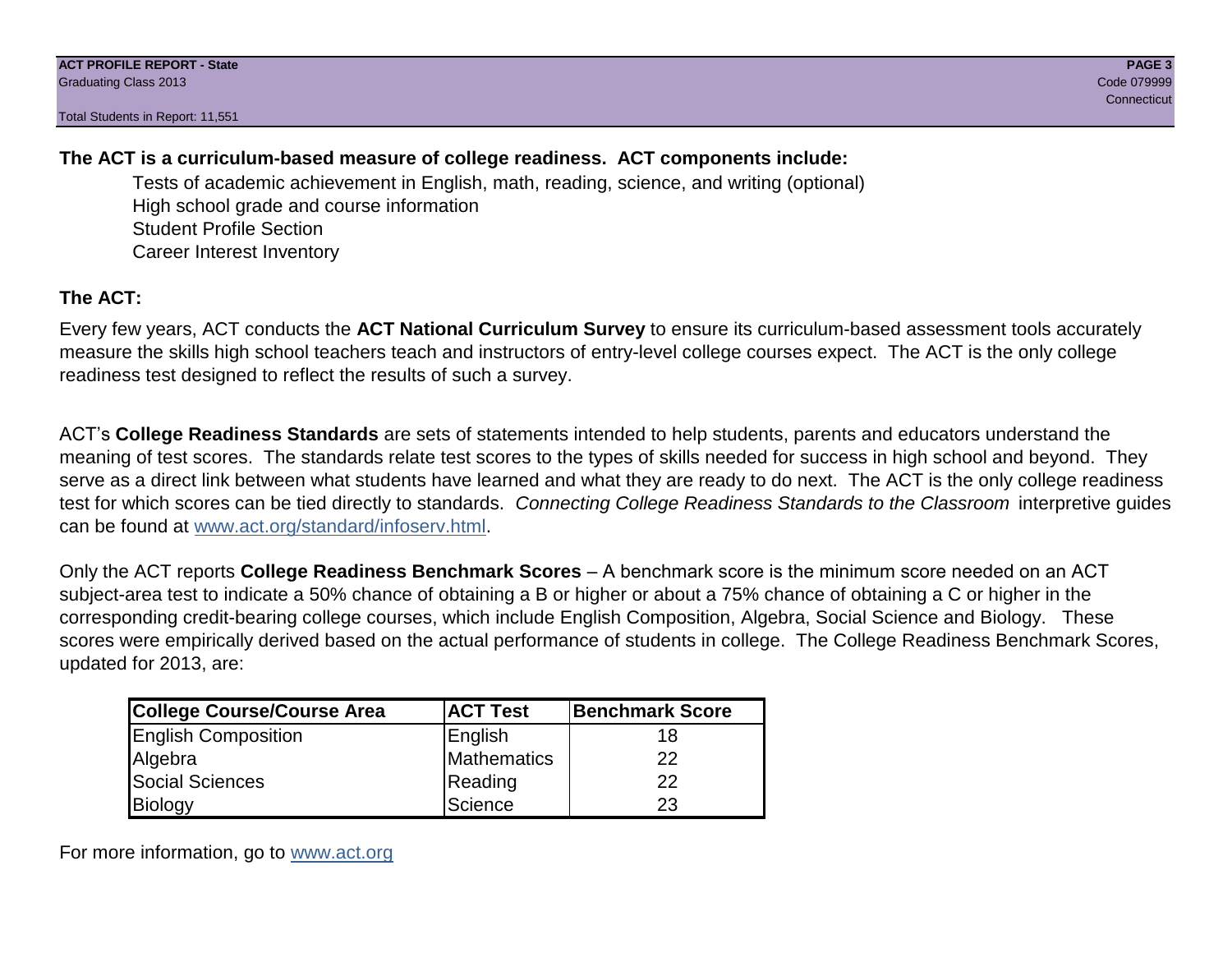# **How to Improve Scores and Increase College Readiness**

46% of your students met all four ACT College Readiness Benchmark Scores (Table 1.1). To improve students' scores and increase the percentage of students identified as college ready, ACT suggests:

PROVIDING ACCESS FOR ALL STUDENTS TO TAKE THE ACT: 11,551 of your students are included in this report (the 'cohort'). Increasing access insures that more students have the opportunity to consider college and allows the reader to use this report to evaluate how well courses and instructional programs are preparing students for college and work.

MAKING CORE CURRICULUM A PRIORITY: Emphasize the need for all students to develop college and work ready skills, regardless of postsecondary aspirations. 80% of the students in the cohort reported taking courses that would be considered 'Core or More' (Table 1.4).

MAKING SURE STUDENTS ARE TAKING THE RIGHT KINDS OF COURSES: Table 3.2 reports 1% of the cohort took less than three years of math courses. Of these students, 27% were college ready. 6% of the cohort reported taking a course sequence of Algebra I, Algebra II, and Geometry. 23% of these students were college ready. In comparison, 72% of the students who took 3 or more years of math beyond Algebra I, Algebra II, and Geometry were college ready. Getting more students ready for Algebra prior to 9th grade will increase the chances that students will be prepared for and take advanced-level math courses.

Similarly, Table 3.2 reports 4% of the cohort took less than three years of natural science courses. 28% of these students were college ready. In comparison, 58% of students who took at least three years of science coursework were college ready.

EVALUATING RIGOR OF COURSES: Table 2.6 reports the percentage of students falling in each of the ACT College Readiness Standards score ranges. For example, approximately 25% of the cohort fall into the lowest three Mathematics score ranges. To increase these students' achievement, identify the standards they should focus on next by accessing ACT's College Readiness Standards at www.act.org/standard.

PLAN GUIDANCE ACTIVITIES BASED ON STUDENTS' CAREER AND COLLEGE ASPIRATIONS: Data in Tables 4.1 and 4.2 enable the reader to determine if aspirations are consistent with academic performance and whether among students with similar aspirations, academic performance is consistent across racial/ethnic groups.

For more information on interpreting data in this report, or to learn how ACT can help your students improve their readiness for college and the workplace, contact ACT Customer Service at 319-337-1309 or customerservices@act.org.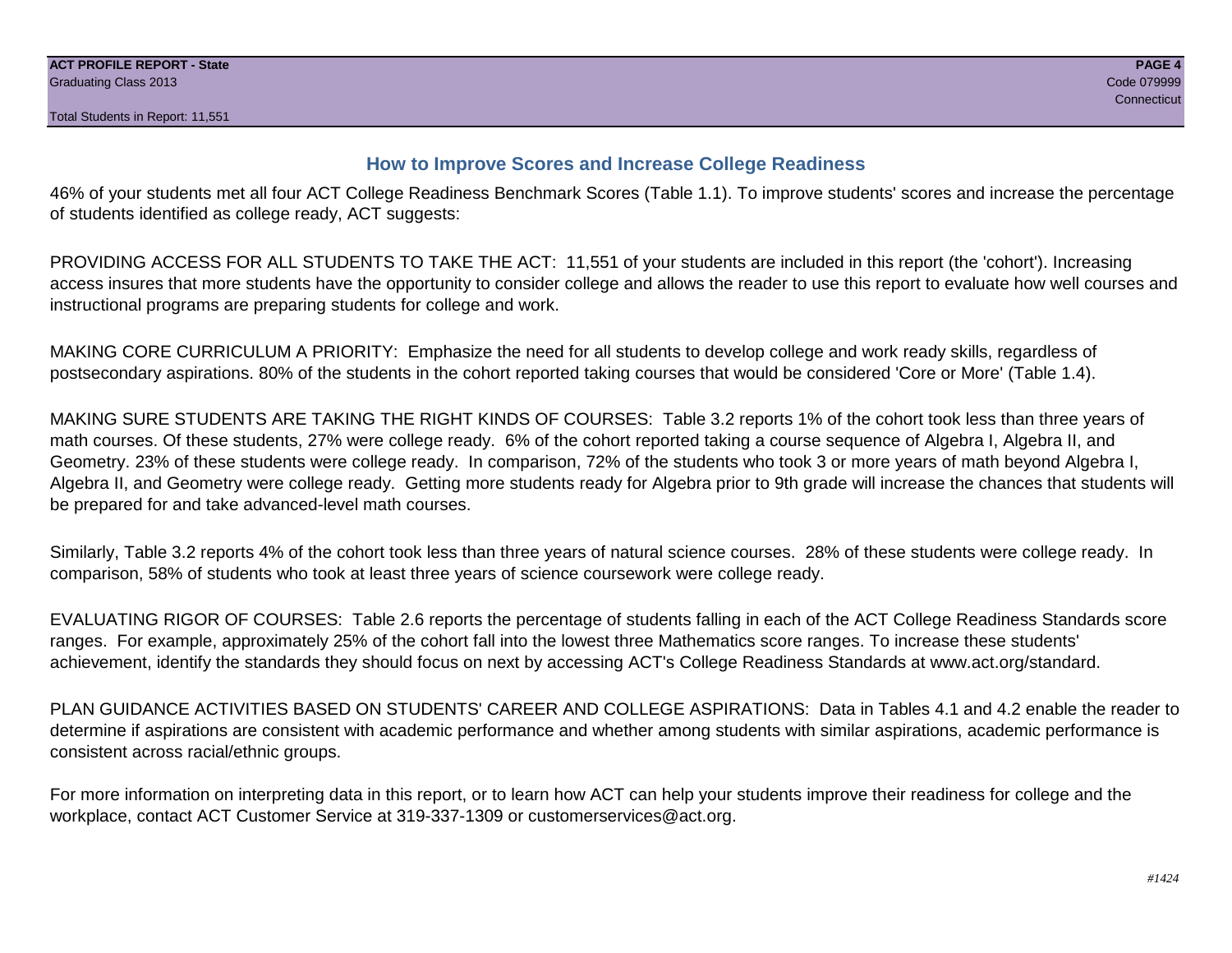**ACT PROFILE REPORT - State: SECTION I, EXECUTIVE SUMMARY PAGE 5** Graduating Class 2013 Code 079999

Total Students in Report: 11,551

**Connecticut** Connecticut Connecticut Connecticut Connecticut Connecticut Connecticut Connecticut

# Section I Executive Summary

Beginning with the Graduating Class of 2013, all students whose scores are college reportable, both standard and extended time tests, are now included. Also beginning with the 2013 Graduating Class data, College Readiness Benchmarks for Reading and Science were updated to reflect the most recent college coursework research.

> To find the results of only standard time or extended time test takers, refer to Tables 1.7 and 1.8 on page 10.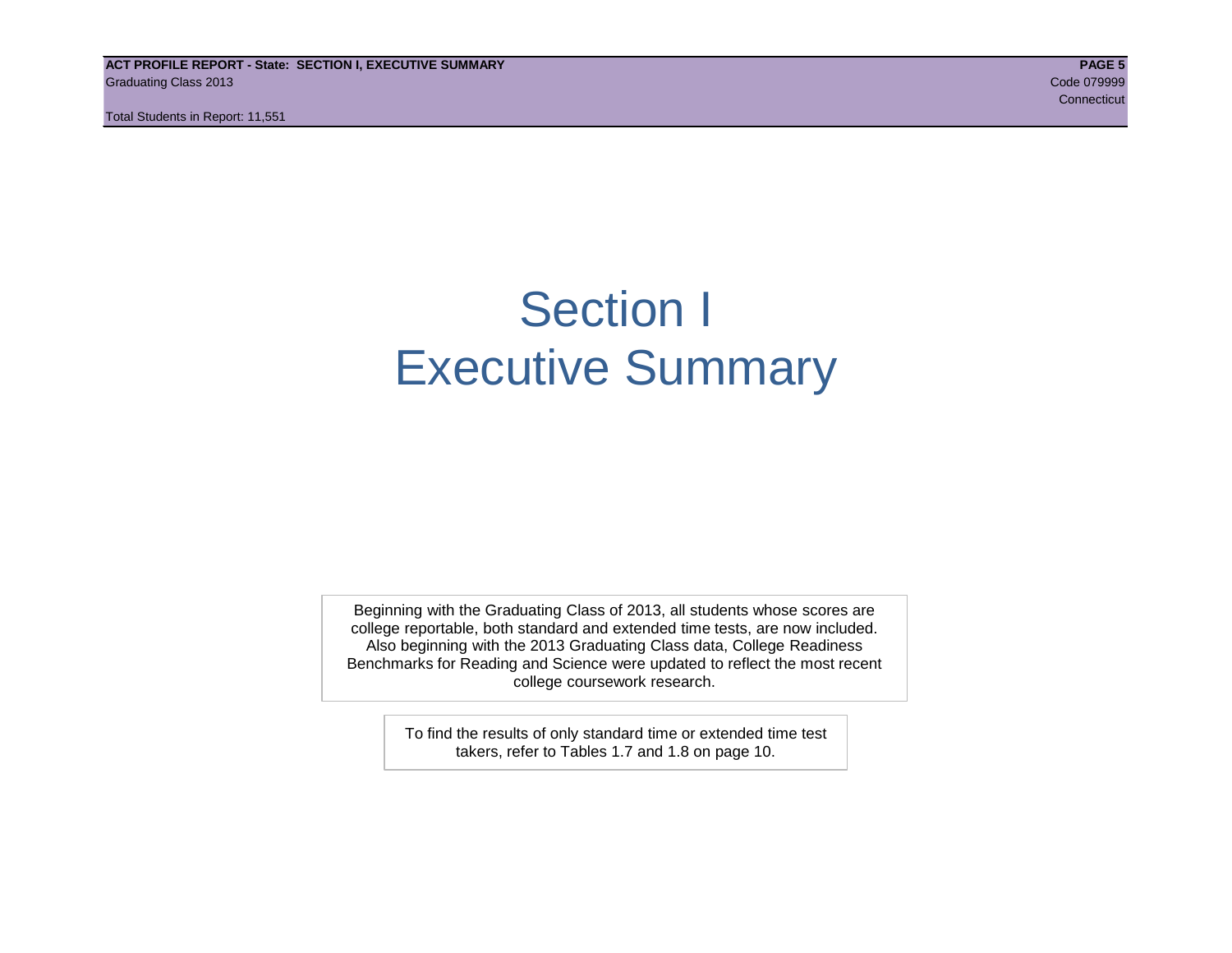#### **ACT PROFILE REPORT - State: SECTION I, EXECUTIVE SUMMARY PAGE 6** Graduating Class 2013 Code 079999

Total Students in Report: 11,551



#### **Figure 1.1. Percent of Your Students Ready for College-Level Coursework**

**A benchmark score is the minimum score needed on an ACT subject-area test to indicate a 50% chance of obtaining a B or higher or about a 75% chance of obtaining a C or higher in the corresponding credit-bearing college course.**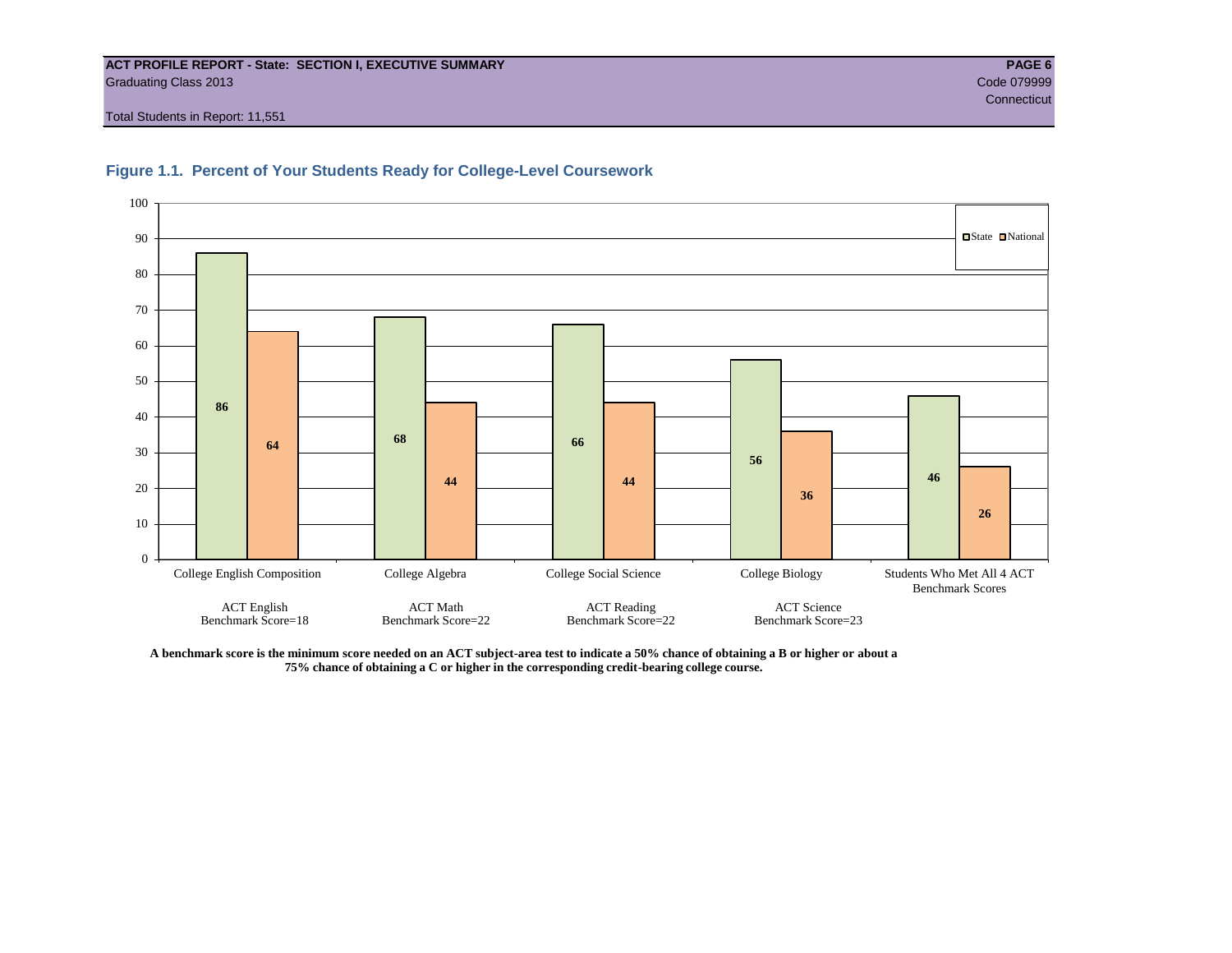#### **ACT PROFILE REPORT - State: SECTION I, EXECUTIVE SUMMARY PAGE 7** Graduating Class 2013 Code 079999

**Connecticut** Connecticut Connecticut Connecticut Connecticut Connecticut Connecticut Connecticut Connecticut Con

Total Students in Report: 11,551

|      | <b>Number of Students</b> |                 |              |                   | <b>Percent Who Met Benchmarks</b> |                    |              |          |    |                |                     |          |  |  |
|------|---------------------------|-----------------|--------------|-------------------|-----------------------------------|--------------------|--------------|----------|----|----------------|---------------------|----------|--|--|
|      |                           | <b>Tested</b>   |              | <b>English</b>    |                                   | <b>Mathematics</b> | Reading      |          |    | <b>Science</b> | <b>Met All Four</b> |          |  |  |
| Year | <b>State</b>              | <b>National</b> | <b>State</b> | National<br>State |                                   | National           | <b>State</b> | National |    | National       | <b>State</b>        | National |  |  |
| 2009 | 9,240                     | .480,469        | 85           | 67                | 63                                | 42                 | 71           | 53       | 41 | 28             | 37                  | 23       |  |  |
| 2010 | 10,453                    | ,568,835        | 86           | 66                | 65                                | 43                 | 70           | 52       | 45 | 29             | 39                  | 24       |  |  |
| 2011 | 10,809                    | .623,112        | 86           | 66                | 68                                | 45                 | 72           | 52       | 46 | 30             | 42                  | 25       |  |  |
| 2012 | 11,192                    | .666,017        | 86           | 67                | 68                                | 46                 |              | 52       | 48 | 31             | 43                  | 25       |  |  |
| 2013 | 11,551                    | 1,799,243       | 86           | 64                | 68                                | 44                 | 66           | 44       | 56 | 36             | 46                  | 26       |  |  |

# **Table 1.1. Five Year Trends—Percent of Students Who Met College Readiness Benchmarks**

#### **Table 1.2. Five Year Trends—Average ACT Scores**

|      |              | <b>Number of Students</b> |              |                   | <b>Average ACT Scores</b> |                    |              |                 |      |                |                  |          |  |  |
|------|--------------|---------------------------|--------------|-------------------|---------------------------|--------------------|--------------|-----------------|------|----------------|------------------|----------|--|--|
|      |              | Tested                    |              | <b>English</b>    |                           | <b>Mathematics</b> |              | <b>Reading</b>  |      | <b>Science</b> | <b>Composite</b> |          |  |  |
| Year | <b>State</b> | <b>National</b>           | <b>State</b> | National<br>State |                           | National           | <b>State</b> | <b>National</b> |      | National       | <b>State</b>     | National |  |  |
| 2009 | 9,240        | .480,469                  | 23.6         | 20.6              | 23.5                      | 21.0               | 24.0         | 21.4            | 22.6 | 20.9           | 23.5             | 21.1     |  |  |
| 2010 | 10,453       | .568.835                  | 23.8         | 20.5              | 23.5                      | 21.0               | 23.9         | 21.3            | 22.9 | 20.9           | 23.7             | 21.0     |  |  |
| 2011 | 10.809       | .623,112                  | 24.0         | 20.6              | 23.9                      | 21.1               | 24.1         | 21.3            | 23.1 | 20.9           | 23.9             | 21.1     |  |  |
| 2012 | 11,192       | .666,017                  | 23.9         | 20.5              | 23.8                      | 21.1               | 23.9         | 21.3            | 23.2 | 20.9           | 23.8             | 21.1     |  |  |
| 2013 | 11,551       | 1,799,243                 | 24.0         | 20.2              | 23.9                      | 20.9               | 24.4         | 21.1            | 23.3 | 20.7           | 24.0             | 20.9     |  |  |

# **Table 1.3. Five Year Trends—Average ACT Scores Nationwide**

|      | <b>Number of Students</b> |                |                    | <b>Average ACT Scores</b> |                |                  |
|------|---------------------------|----------------|--------------------|---------------------------|----------------|------------------|
| Year | Tested                    | <b>English</b> | <b>Mathematics</b> | Reading                   | <b>Science</b> | <b>Composite</b> |
| 2009 | ,480,469                  | 20.6           | 21.0               | 21.4                      | 20.9           | 21.1             |
| 2010 | ,568,835                  | 20.5           | 21.0               | 21.3                      | 20.9           | 21.0             |
| 2011 | ,623,112                  | 20.6           | 21.1               | 21.3                      | 20.9           | 21.1             |
| 2012 | ,666,017                  | 20.5           | 21.1               | 21.3                      | 20.9           | 21.1             |
| 2013 | 1,799,243                 | 20.2           | 20.9               | 21.1                      | 20.7           | 20.9             |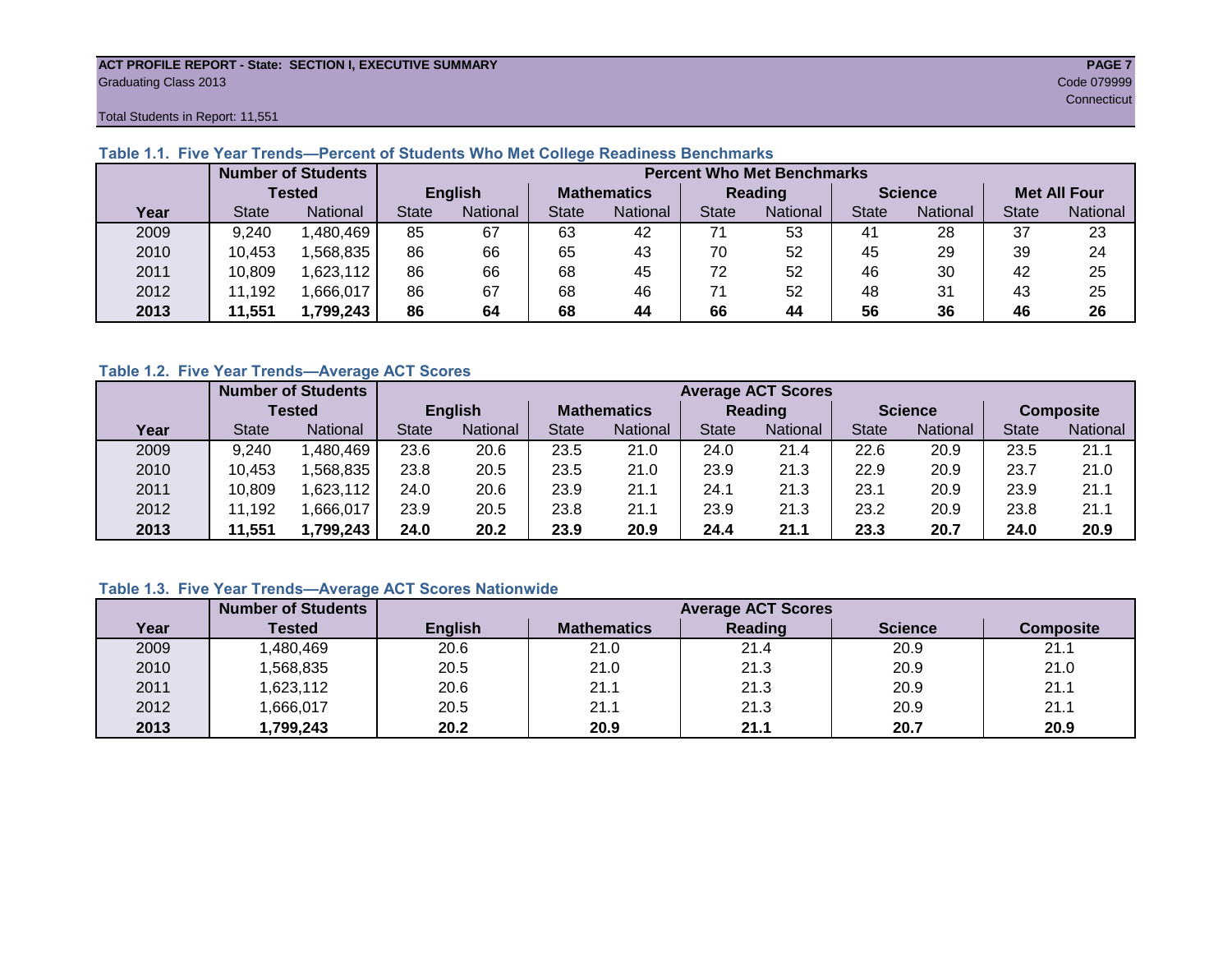#### **ACT PROFILE REPORT - State: SECTION I, EXECUTIVE SUMMARY PAGE 8** Graduating Class 2013 Code 079999

#### Total Students in Report: 11,551

|      |         |                                            |      |                      |         | <b>Average ACT Scores</b> |         |                    |         |                |         |                |                  |           |  |  |
|------|---------|--------------------------------------------|------|----------------------|---------|---------------------------|---------|--------------------|---------|----------------|---------|----------------|------------------|-----------|--|--|
|      |         | <b>Number of Students</b><br><b>Tested</b> |      | Percent <sup>2</sup> |         | <b>English</b>            |         | <b>Mathematics</b> |         | <b>Reading</b> |         | <b>Science</b> | <b>Composite</b> |           |  |  |
|      |         |                                            | Core | Less                 |         |                           |         |                    |         |                |         |                |                  |           |  |  |
|      | Core or | Less than                                  | or   | than                 | Core or | Less than                 | Core or | Less than          | Core or | Less than      | Core or | Less than      | Core or          | Less than |  |  |
| Year | More    | Core                                       | More | Core                 | More    | Core                      | More    | Core               | More    | Core           | More    | Core           | More             | Core      |  |  |
| 2009 | 7,318   | .590                                       | 79   | 17                   | 24.0    | 22.5                      | 23.8    | 22.4               | 24.4    | 22.8           | 22.9    | 21.8           | 23.9             | 22.5      |  |  |
| 2010 | 8,561   | .687                                       | 82   | 16                   | 24.1    | 22.6                      | 23.8    | 22.4               | 24.2    | 22.7           | 23.2    | 21.8           | 24.0             | 22.5      |  |  |
| 2011 | 8,886   | .736                                       | 82   | 16                   | 24.3    | 23.2                      | 24.2    | 23.0               | 24.4    | 23.3           | 23.3    | 22.2           | 24.7             | 23.1      |  |  |
| 2012 | 9,089   | .867                                       | 81   | 17                   | 24.1    | 22.9                      | 24.0    | 22.9               | 24.2    | 23.1           | 23.4    | 22.3           | 24.0             | 22.9      |  |  |
| 2013 | 9,293   | .767                                       | 80   | 15                   | 24.3    | 23.3                      | 24.2    | 23.2               | 24.7    | 23.5           | 23.6    | 22.5           | 24.3             | 23.3      |  |  |

# **Table 1.4. Five Year Trends—Average ACT Scores by Level of Preparation**

<sup>1</sup>"Core or More" results correspond to students taking four or more years of English AND three or more years each of math, social studies, and natural science.

 $2$ Percent of all students tested. Numbers will not add up to 100% due to student non-response.

### **Table 1.5. Five Year Trends—Percent and Average Composite Score by Race/Ethnicity**

|                                        |       | 2009 |      |        | 2010          |      |        | 2011   |      |        | 2012 |      |        | 2013 |      |
|----------------------------------------|-------|------|------|--------|---------------|------|--------|--------|------|--------|------|------|--------|------|------|
|                                        | N     | $\%$ | Avg  | N      | $\frac{9}{6}$ | Avg  | N      | %      | Avg  | Ν      | %    | Ava  | N      | %    | Avg  |
| <b>All Students</b>                    | 9.240 | 100  | 23.5 | 10.453 | 100           | 23.7 | 10.809 | 100    | 23.9 | 11.192 | 100  | 23.8 | 11.551 | 100  | 24.0 |
| Black/African American                 | 462   |      | 18.4 | 545    | 5             | 18.8 | 611    | 6      | 18.7 | 643    | 6    | 18.8 | 575    |      | 19.0 |
| American Indian/Alaska Native          | 18    |      | 20.5 | 25     | 0             | 21.1 | 20     | 0      | 22.2 | 21     |      | 21.4 | 31     | 0    | 23.4 |
| White                                  | 6,856 | 74   | 23.8 | 7,910  | 76            | 24.0 | 8,117  | 75     | 24.4 | 8.150  | 73   | 24.2 | 8.160  | 71   | 24.5 |
| Hispanic/Latino                        | 411   |      | 21.7 | 476    | 5             | 21.6 | 656    | 6      | 21.4 | 734    |      | 21.8 | 795    |      | 22.0 |
| Asian                                  | 338   |      | 25.7 | 459    | 4             | 25.7 | 479    | 4      | 25.4 | 578    | 5    | 25.5 | 572    |      | 25.3 |
| Native Hawaiian/Other Pacific Islander |       |      |      | 0      | 0             |      |        | 0      | 17.0 | 18     |      | 23.7 | 15     | 0    | 23.8 |
| Two or more races                      | 167   |      | 22.3 | 204    | ົ             | 22.8 | 182    | $\sim$ | 23.4 | 265    | ົ    | 23.7 | 274    | ◠    | 23.9 |
| Prefer not to respond/No response      | 988   |      | 24.6 | 834    | 8             | 23.8 | 743    |        | 24.4 | 783    |      | 24.7 | 1,129  | 10   | 24.2 |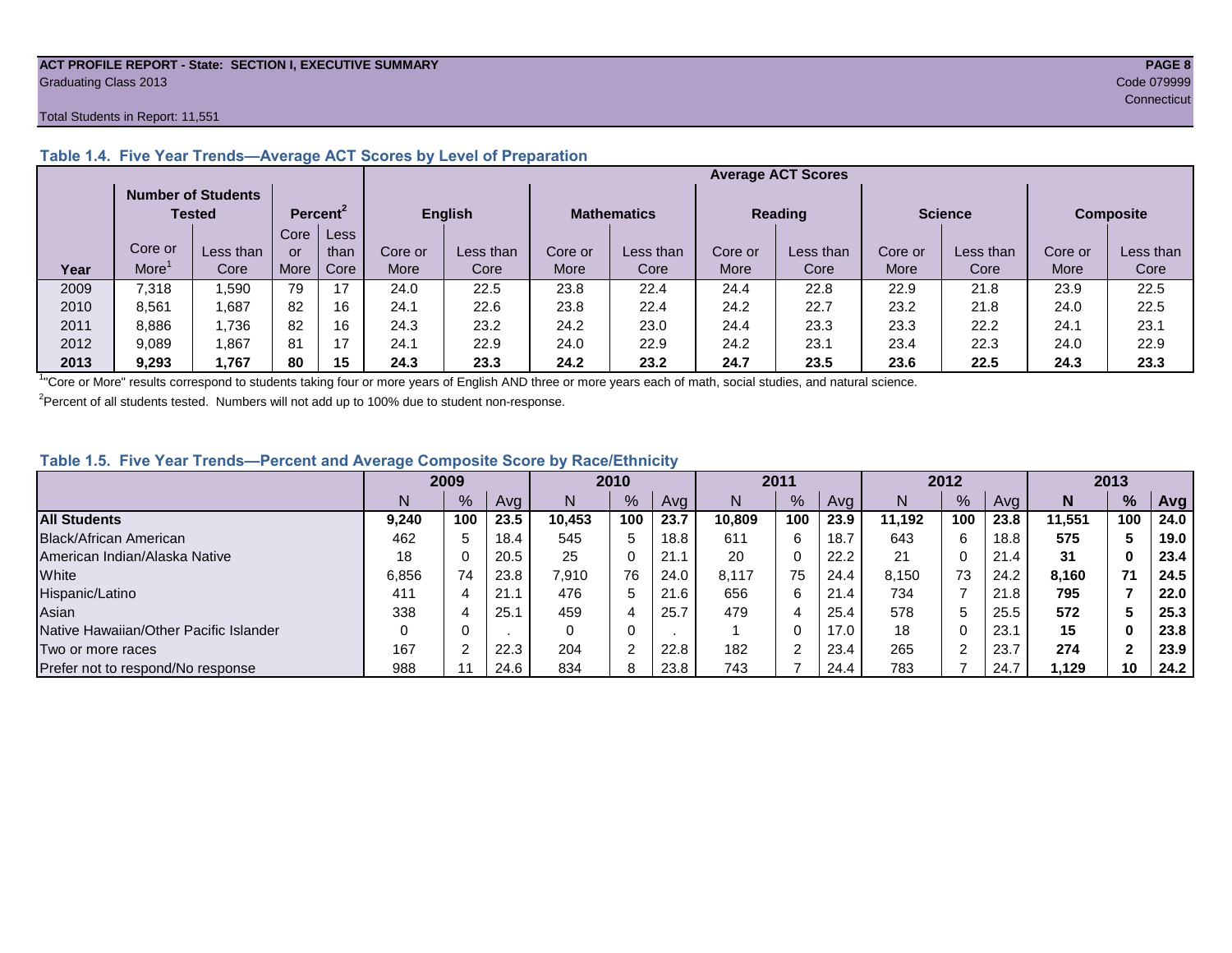#### **ACT PROFILE REPORT - State: SECTION I, EXECUTIVE SUMMARY PAGE 9 Graduating Class 2013** Code 079999 Code 079999

**Connecticut** Connecticut Connecticut Connecticut Connecticut Connecticut Connecticut Connecticut Connecticut Con

Total Students in Report: 11,551

### **Table 1.6. Percent of Students in College Readiness Standards Score Ranges**

| <b>CRS</b>       |              | <b>English</b>      |           | <b>Mathematics</b>  |       |                                                  | Reading            |       | <b>Science</b>      |
|------------------|--------------|---------------------|-----------|---------------------|-------|--------------------------------------------------|--------------------|-------|---------------------|
| Range            |              | (Benchmark = $18$ ) |           | (Benchmark = $22$ ) |       |                                                  | $(Benchmark = 22)$ |       | (Benchmark = $23$ ) |
|                  | 100%         |                     | 100%      |                     |       | 100%                                             |                    | 100%  |                     |
| $1 - 12$         | 50%<br>3%    | 13%                 | 50%       | $0\%$               | $1\%$ | 50%                                              | $8\%$<br>2%        | 50%   | 7%<br>2%            |
|                  | $0\%$        |                     | $0\%$     |                     |       | $0\%$                                            |                    | 0%    |                     |
| $13 - 15$        | 100%         |                     | 100%      |                     |       | 100%                                             |                    | 100%  |                     |
|                  | 50%<br>$5\%$ | 13%                 | 50%       | 5%                  | 14%   | 50%                                              | 13%<br>$6\%$       | 50%   | 10%<br>$4\%$        |
|                  | $0\%$        |                     | $0\%$     |                     |       | $0\%$                                            |                    | $0\%$ |                     |
| $16 - 19$        | 100%         |                     | 100%      |                     |       | 100%                                             |                    | 100%  |                     |
|                  | 50%<br>12%   | 18%                 | 50%       | 20%                 | 33%   | 50%                                              | 21%<br>14%         | 50%   | 23%<br>15%          |
|                  | $0\%$        |                     | $0\%$     |                     |       | $0\%$                                            |                    | $0\%$ |                     |
| $20 - 23$        | 100%         |                     | 100%      |                     |       | 100%                                             |                    | 100%  |                     |
|                  | 50%<br>26%   | 25%                 | 50%       | 19%                 | 19%   | 50%                                              | 24%<br>24%         | 50%   | 30%<br>30%          |
|                  | $0\%$        |                     | 0%        |                     |       | $0\%$                                            |                    | 0%    |                     |
|                  | 100%         |                     | 100%      |                     |       | 100%                                             |                    | 100%  |                     |
| 24-27            | 50%<br>25%   | 16%                 | 50%       | 32%                 | 21%   | 50%                                              | 21%<br>15%         | 50%   | 30%<br>20%          |
|                  | $0\%$        |                     | 0%        |                     |       | $0\%$                                            |                    | $0\%$ |                     |
| 28-32            | 100%         |                     | 100%      |                     |       | 100%                                             |                    | 100%  |                     |
|                  | 50%<br>18%   | 10%                 | 50%       | 18%                 | $9\%$ | 50%                                              | 23%<br>13%         | 50%   | 15%<br>$8\%$        |
|                  | $0\%$        |                     | $0\%$     |                     |       | $0\%$                                            |                    | $0\%$ |                     |
| 33-36            | 100%         |                     | 100%      |                     |       | 100%                                             |                    | 100%  |                     |
|                  | 50%<br>10%   | $5\%$               | 50%       | $7\%$               | $3%$  | 50%                                              | 11%<br>$5\%$       | 50%   | 5%<br>2%            |
|                  | $0\%$        |                     | $0\%$     |                     |       | $0\%$                                            |                    | $0\%$ |                     |
|                  | 86%<br>100%  |                     | 100%      |                     |       | 100%                                             |                    | 100%  |                     |
| % At or Above    |              | 64%                 |           | 68%                 | 44%   |                                                  | 66%<br>44%         |       | 56%                 |
| <b>Benchmark</b> | 50%          |                     | 50%       |                     |       | 50%                                              |                    | 50%   | 36%                 |
|                  | $0\%$        |                     | $0\%$     |                     |       | $0\%$                                            |                    | $0\%$ |                     |
|                  |              |                     | $=$ State |                     |       | = National<br><u> Time and the second second</u> |                    |       |                     |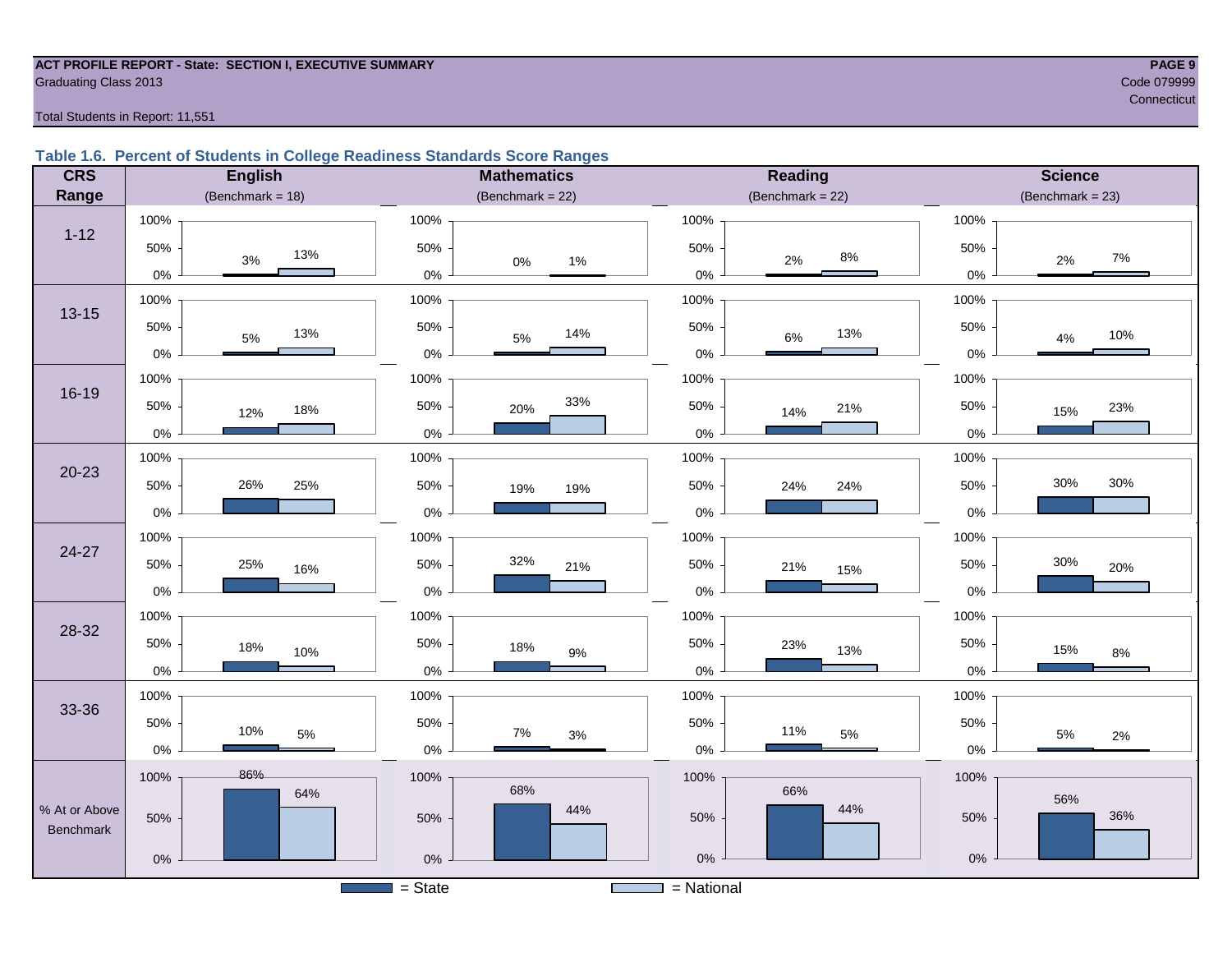#### **ACT PROFILE REPORT- State: SECTION II, ACADEMIC ACHIEVEMENT PAGE 10** Graduating Class 2013 Code 079999

Total Students in Report: 11,551

| <b>Student Group</b> | <b>Test Session</b>  |           |         | <b>Average ACT Scores</b> |             |         |         |           |  |  |  |  |  |
|----------------------|----------------------|-----------|---------|---------------------------|-------------|---------|---------|-----------|--|--|--|--|--|
|                      | <b>Duration</b>      | N         | Percent | English                   | Mathematics | Reading | Science | Composite |  |  |  |  |  |
|                      | <b>Standard Time</b> | 11,058    | 96      | 24.1                      | 24.0        | 24.3    | 23.3    | 24.1      |  |  |  |  |  |
| <b>State</b>         | <b>Extended Time</b> | 493       | 4       | 22.8                      | 22.6        | 25.0    | 23.0    | 23.5      |  |  |  |  |  |
|                      | Total                | 11.551    | 100     | 24.0                      | 23.9        | 24.4    | 23.3    | 24.0      |  |  |  |  |  |
|                      | <b>Standard Time</b> | 1,727,041 | 96      | 20.4                      | 21.0        | 21.3    | 20.9    | 21.0      |  |  |  |  |  |
| <b>National</b>      | <b>Extended Time</b> | 72,202    | 4       | 15.9                      | 17.7        | 18.1    | 17.9    | 17.5      |  |  |  |  |  |
|                      | Total                | ,799,243  | 100     | 20.2                      | 20.9        | 21.1    | 20.7    | 20.9      |  |  |  |  |  |

#### **Table 1.7. Average ACT College Reportable Scores by Test Session Duration**

### **Table 1.8. Percent of Students Who Met College Readiness Benchmark Scores by Test Session Duration**

| <b>Student Group</b> | <b>Test Session</b>  |         | <b>Percent of Students</b> | Met     |         |          |
|----------------------|----------------------|---------|----------------------------|---------|---------|----------|
|                      | <b>Duration</b>      | English | Mathematics                | Reading | Science | All Four |
|                      | <b>Standard Time</b> | 86      | 68                         | 66      | 56      | 47       |
| <b>State</b>         | <b>Extended Time</b> | 77      | 55                         | 67      | 52      | 43       |
|                      | Total                | 86      | 68                         | 66      | 56      | 46       |
|                      | <b>Standard Time</b> | 65      | 45                         | 45      | 37      | 27       |
| <b>National</b>      | <b>Extended Time</b> | 35      | 20                         | 28      | 20      | 13       |
|                      | Total                | 64      | 44                         | 44      | 36      | 26       |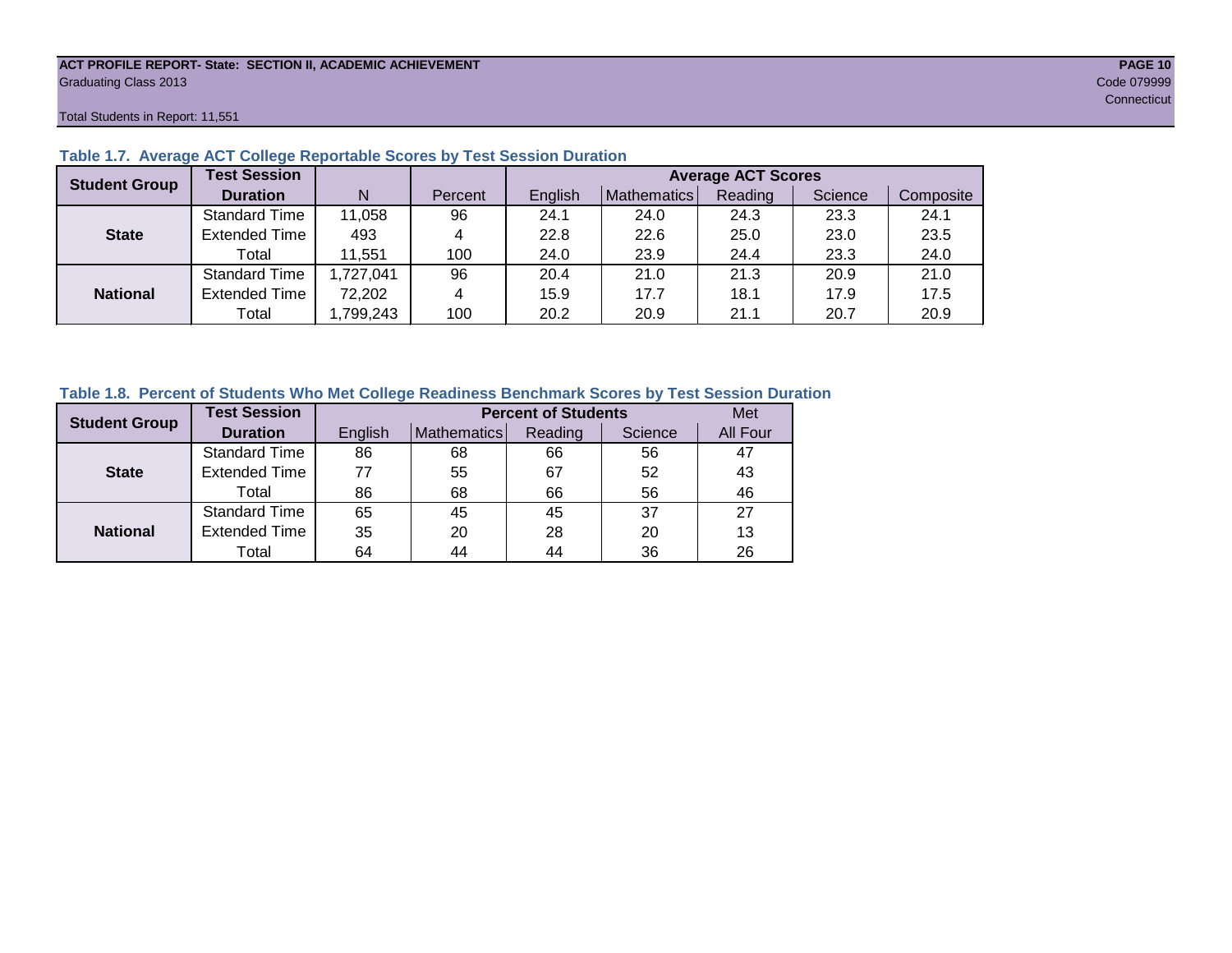# Section II Academic Achievement

Beginning with the Graduating Class of 2013, all students whose scores are college reportable, both standard and extended time tests, are now included. Also beginning with the 2013 Graduating Class data, College Readiness Benchmarks for Reading and Science were updated to reflect the most recent college coursework research.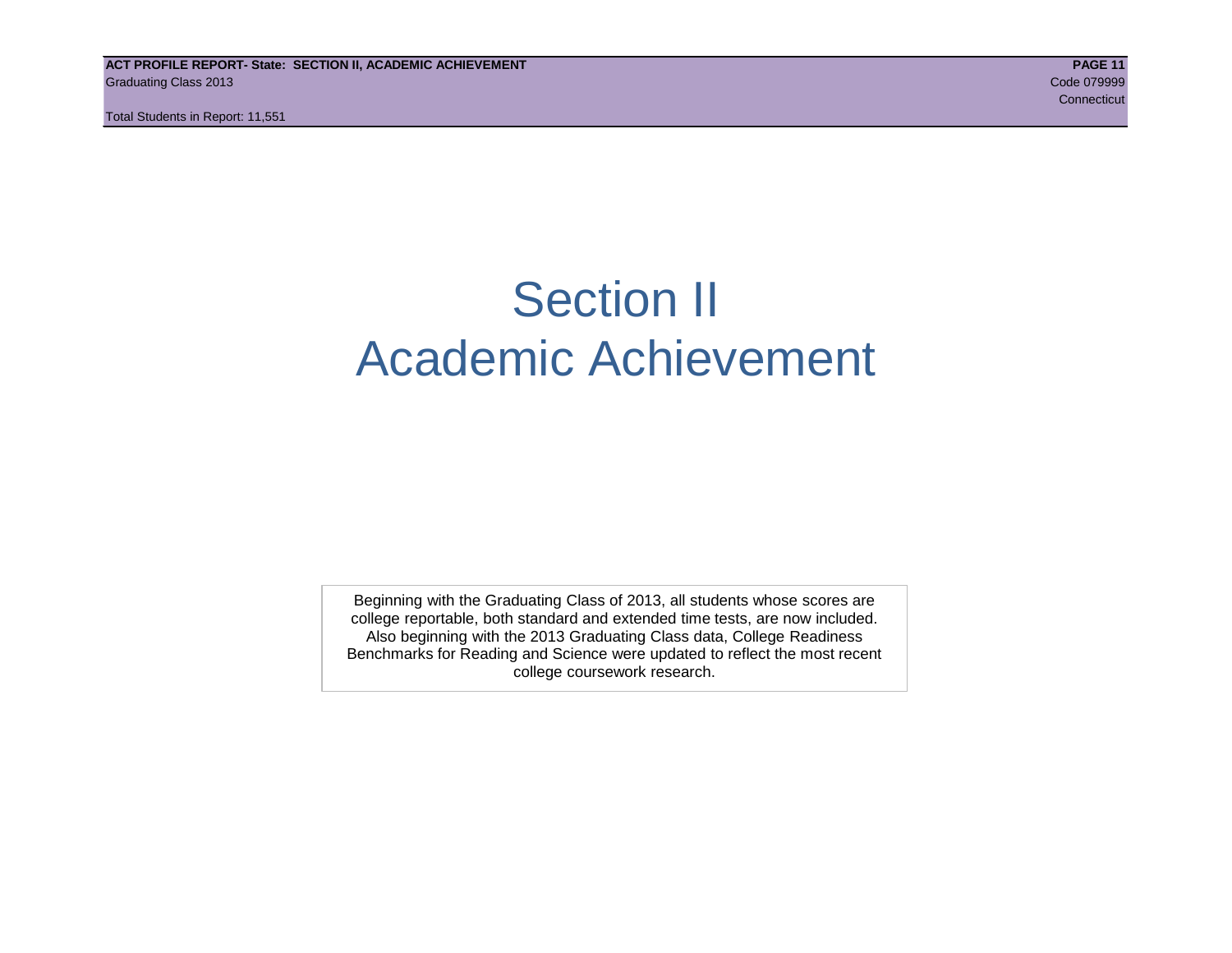#### **ACT PROFILE REPORT- State: SECTION II, ACADEMIC ACHIEVEMENT PAGE 12 Graduating Class 2013** Code 079999

Total Students in Report: 11,551

|  | Table 2.1. ACT Score Distributions, Cumulative Percentages (CP <sup>1</sup> ), and Score Averages |  |  |  |
|--|---------------------------------------------------------------------------------------------------|--|--|--|
|  |                                                                                                   |  |  |  |

| <b>ACT Scale</b> |                         | <b>English</b> |                | <b>Mathematics</b> |                  | Reading        |                | <b>Science</b> |                | <b>Composite</b><br><b>ACT Scale</b> |                 |
|------------------|-------------------------|----------------|----------------|--------------------|------------------|----------------|----------------|----------------|----------------|--------------------------------------|-----------------|
| <b>Score</b>     | N                       | CP             | N              | CP                 | N                | CP             | N              | CP             | N              | CP                                   | <b>Score</b>    |
| 36               | $\frac{102}{ }$         | 100            | 90             | 100                | 241              | 100            | 100            | 100            | 15             | 100                                  | $\overline{36}$ |
| 35               | 276                     | 99             | 170            | $99\,$             | 115              | 98             | 152            | 99             | 97             | 100                                  | 35              |
| 34               | 368                     | 97             | 306            | $98\,$             | 405              | 97             | 139            | 98             | 159            | 99                                   | 34              |
| 33               | 445                     | 94             | 201            | 95                 | 457              | 93             | 131            | 97             | 269            | 98                                   | 33              |
| 32               | 309                     | 90             | 284            | 93                 | 458              | 89             | 225            | 95             | 332            | 95                                   | 32              |
| 31               | 374                     | 87             | 225            | 91                 | 682              | 85             | 277            | 94             | 416            | 92                                   | 31              |
| 30               | 434                     | 84             | 401            | 89                 | 498              | 80             | 352            | 91             | 524            | 89                                   | 30              |
| 29               | 440                     | 80             | 464            | 85                 | 476              | 75             | 418            | 88             | 552            | 84                                   | 29              |
| 28               | 546                     | 76             | 713            | 81                 | 501              | 71             | 435            | 84             | 663            | 80                                   | 28              |
| 27               | 526                     | 71             | 862            | $75\,$             | 537              | 67             | 538            | 81             | 746            | 74                                   | 27              |
| 26               | 712                     | 67             | 969            | 68                 | 534              | 62             | 626            | 76             | 779            | 67                                   | 26              |
| 25               | 795                     | 61             | 985            | 59                 | 527              | 58             | 1,174          | 71             | 881            | 61                                   | 25              |
| 24               | 866                     | 54             | 841            | 51                 | 795              | 53             | 1,098          | 60             | 870            | 53                                   | 24              |
| 23               | 805                     | 46             | 746            | 44                 | 621              | 46             | 829            | 51             | 853            | 45                                   | 23              |
| 22               | 703                     | 39             | 563            | 37                 | 754              | 41             | 1,000          | 44             | 803            | 38                                   | 22              |
| 21               | 804                     | 33             | 561            | 32                 | 720              | 34             | 978            | 35             | 727            | 31                                   | 21              |
| 20               | 664                     | 26             | 315            | 27                 | 669              | 28             | 656            | 27             | 611            | 25                                   | 20              |
| 19               | 403                     | 21             | 505            | 25                 | 505              | 22             | 620            | 21             | 544            | 20                                   | 19              |
| 18               | 338                     | 17             | 489            | 20                 | 489              | 18             | 463            | 16             | 450            | 15                                   | 18              |
| 17               | 296                     | 14             | 651            | 16                 | 331              | 14             | 310            | 12             | 380            | 11                                   | $17$            |
| 16               | 340                     | 12             | 617            | $10\,$             | 294              | 11             | 282            | 9              | 280            | 8                                    | 16              |
| 15               | 311                     | 9              | 366            | $\sqrt{5}$         | 276              | 8              | 226            | 6              | 225            | 5                                    | 15              |
| 14               | 194                     | 6              | 131            | 2                  | 212              | 6              | 139            | 5              | 159            | 3                                    | 14              |
| 13               | 115                     |                | 57             | $\overline{1}$     | 195              | 4              | 119            | 3              | 102            | $\overline{2}$                       | 13              |
| 12               | 97                      | 3              | 22             |                    | 132              | $\overline{2}$ | 78             | 2              | 73             | $\mathbf{1}$                         | 12              |
| 11               | 75                      | 2              | 10             |                    | 64               | 1              | 98             | $\overline{2}$ | 25             | -1                                   | 11              |
| 10               | 90                      | 2              | $\overline{2}$ |                    | 35               |                | 36             |                | $\overline{7}$ |                                      | $10$            |
| 9                | 52                      |                | 1              |                    | 12               |                | 23             |                | 5              |                                      | 9               |
| 8                | 44                      |                | $\overline{2}$ |                    | 4                |                | 16             |                | 2              |                                      | 8               |
| $\overline{7}$   | 15                      |                | 1              |                    | $\overline{7}$   |                | 5              |                | $\Omega$       |                                      | $\overline{7}$  |
| $6\phantom{1}$   | 6                       |                | 1              |                    | $\mathbf 0$      |                | 5              |                |                |                                      | 6               |
| 5                | 3                       |                | 0              |                    | $\mathbf{1}$     |                | $\overline{2}$ |                |                |                                      | 5               |
| $\overline{4}$   | $\overline{\mathbf{c}}$ |                | 0              |                    | $\mathbf 0$      |                |                |                | 0              |                                      |                 |
| 3                | 0                       |                | 0              |                    | $\boldsymbol{2}$ |                | $\mathbf 0$    |                | $\Omega$       |                                      | 3               |
| $\overline{2}$   |                         |                | 0              |                    |                  |                | 0              | 1              | $\Omega$       |                                      | $\overline{2}$  |
| $\overline{1}$   | $\Omega$                | $\overline{1}$ | $\Omega$       | $\overline{1}$     | $\overline{1}$   | $\overline{ }$ | $\Omega$       | $\mathbf{1}$   | $\Omega$       |                                      |                 |
| Avg (SD)         |                         | 24.0(6.0)      |                | 23.9(5.3)          |                  | 24.4(6.1)      |                | 23.3(5.1)      |                | 24.0(5.1)                            | Avg (SD)        |

<sup>1</sup>CP is the cumulative percent of students at or below a score point.

Note: Shaded portions of columns identify the students who met/exceeded the ACT College Readiness Benchmark Scores.

records and the connecticut of the connecticut of the connecticut of the connecticut of the connecticut of the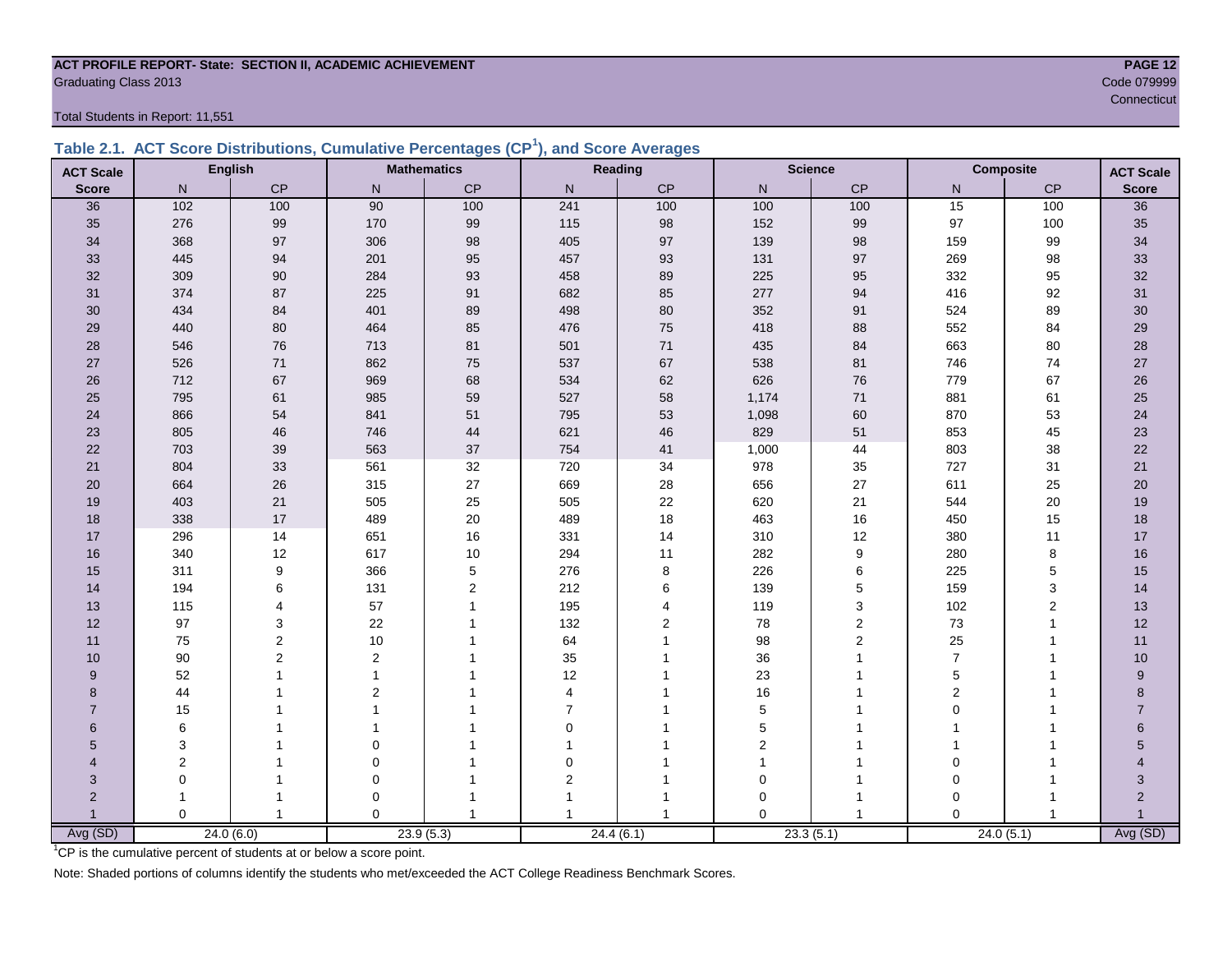#### **ACT PROFILE REPORT- State: SECTION II, ACADEMIC ACHIEVEMENT PAGE 13** Graduating Class 2013 Code 079999

#### Total Students in Report: 11,551

|                  | <b>English</b>          |                |                          |                |                        |                         | Reading                |           |                       |           | <b>Mathematics</b>         |                          |                        |                |                  |
|------------------|-------------------------|----------------|--------------------------|----------------|------------------------|-------------------------|------------------------|-----------|-----------------------|-----------|----------------------------|--------------------------|------------------------|----------------|------------------|
|                  |                         |                |                          |                | <b>Social Studies/</b> |                         |                        |           | <b>Pre/Elementary</b> |           | <b>Algebra/ Coordinate</b> |                          | <b>Plane Geometry/</b> |                |                  |
| <b>ACT Scale</b> | <b>Usage/ Mechanics</b> |                | <b>Rhetorical Skills</b> |                | <b>Sciences</b>        |                         | <b>Arts/Literature</b> |           | Algebra               |           | <b>Geometry</b>            |                          | Trigonometry           |                | <b>ACT Scale</b> |
| <b>Score</b>     | N.                      | CP             | N                        | <b>CP</b>      | N.                     | CP                      | N                      | <b>CP</b> | N.                    | <b>CP</b> | N                          | CP                       | N                      | CP             | <b>Score</b>     |
| 18               | 833                     | 100            | 479                      | 100            | 691                    | 100                     | 804                    | 100       | 1,012                 | 100       | 185                        | 100                      | 305                    | 100            | 18               |
| 17               | 1,076                   | 93             | 161                      | 96             | 969                    | 94                      | 1,022                  | 93        | 1,009                 | 91        | 338                        | 98                       | 50                     | 97             | 17               |
| 16               | 837                     | 83             | 1.274                    | 94             | 966                    | 86                      | 1.160                  | 84        | 992                   | 83        | 505                        | 95                       | 914                    | 97             | 16               |
| 15               | 849                     | 76             | 1.249                    | 83             | 1.039                  | 77                      | 1.114                  | 74        | 1.266                 | 74        | 1.186                      | 91                       | 1.208                  | 89             | 15               |
| 14               | 984                     | 69             | 1.289                    | 73             | 906                    | 68                      | 1.062                  | 65        | 1.063                 | 63        | 1.559                      | 81                       | 1.348                  | 79             | 14               |
| 13               | 928                     | 60             | 1,356                    | 61             | 1,044                  | 60                      | 963                    | 55        | 1,184                 | 54        | 1,649                      | 67                       | 1,437                  | 67             | 13               |
| 12               | 994                     | 52             | 1,534                    | 50             | 1,420                  | 51                      | 1,019                  | 47        | 1,093                 | 44        | 1.402                      | 53                       | 1,729                  | 54             | 12               |
| 11               | 1,380                   | 44             | 1,052                    | 36             | 1,081                  | 39                      | 1,105                  | 38        | 1,118                 | 34        | 1,191                      | 41                       | 1,090                  | 39             | 11               |
| 10               | 1,118                   | 32             | 958                      | 27             | 919                    | 30                      | 872                    | 29        | 614                   | 24        | 1,314                      | 31                       | 986                    | 30             | 10               |
| 9                | 809                     | 22             | 828                      | 19             | 767                    | 22                      | 637                    | 21        | 602                   | 19        | 836                        | 19                       | 1.144                  | 22             | 9                |
| 8                | 581                     | 15             | 578                      | 12             | 674                    | 15                      | 632                    | 16        | 663                   | 14        | 726                        | 12                       | 585                    | 12             | 8                |
| $\overline{7}$   | 435                     | 10             | 265                      | $\overline{7}$ | 547                    | 9                       | 468                    | 10        | 512                   | 8         | 218                        | 6                        | 309                    | $\overline{7}$ | $\overline{7}$   |
| 6                | 260                     | 6              | 196                      | 5              | 292                    | 5                       | 314                    | 6         | 261                   | 4         | 259                        | 4                        | 217                    | 4              | 6                |
| 5                | 225                     | 4              | 167                      | 3              | 138                    | $\overline{2}$          | 231                    | 3         | 95                    | 1         | 68                         | $\overline{2}$           | 70                     | $\overline{2}$ | 5                |
| 4                | 119                     | $\overline{2}$ | 114                      | $\mathbf 1$    | 59                     | $\overline{ }$          | 95                     |           | 43                    | 1         | 55                         | $\overline{ }$           | 81                     | 1              | $\overline{4}$   |
| 3                | 84                      |                | 40                       | 1              | 14                     | $\overline{\mathbf{A}}$ | 39                     |           | 17                    |           | 32                         |                          | 43                     | 1              | 3                |
| $\overline{2}$   | 33                      |                | 9                        | $\overline{ }$ | 19                     | $\overline{ }$          | 11                     |           | 6                     |           | 6                          | $\overline{\phantom{a}}$ | 20                     | 1              | $\overline{2}$   |
|                  | 6                       |                | $\overline{2}$           | -1             | 6                      |                         | 3                      |           |                       |           | 22                         | 1                        | 15                     | 1              |                  |
| Avg (SD)         | 12.3(3.7)               |                | 12.3(3.1)                |                | 12.4(3.5)              |                         | 12.6(3.6)              |           | 12.9(3.4)             |           | 12.0(2.9)                  |                          | 12.0(3.0)              |                | Avg (SD)         |

**Table 2.2. ACT Subscore Distributions, Cumulative Percentages (CP<sup>1</sup> ), and Subscore Averages**

 $1^{\circ}$ CP is the cumulative percent of students at or below a score point.

#### **Table 2.3. ACT Score Quartile Values**

| <b>Quartile</b>      | Enalish | <b>Mathematics</b> | Reading        | <b>Science</b> | Composite |
|----------------------|---------|--------------------|----------------|----------------|-----------|
| Q3 (75th Percentile) | 28      |                    | 29             | 26             | 28        |
| Q2 (50th Percentile) | 24      | 24                 | c.<br>24       | ົດ<br>∠૩       | 24        |
| Q1 (25th Percentile) | 20      | 20                 | $\Omega$<br>۷J | 20             |           |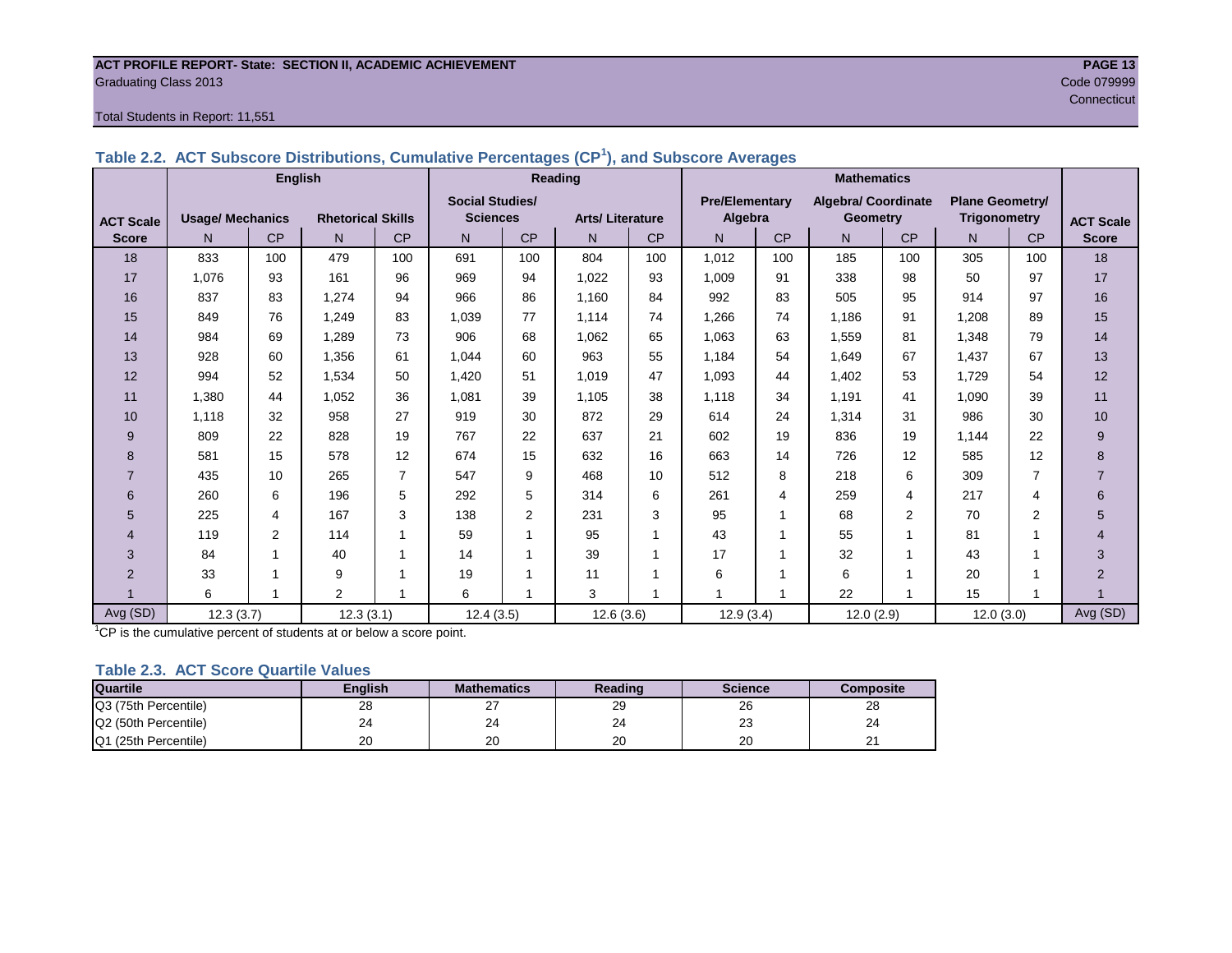Total Students in Report: 11,551

#### **Table 2.4. Average ACT Composite Scores for Race/Ethnicity by Level of Preparation**

| <b>Student</b>  |                                 | Number of Students | <b>Percent Taking</b>     |                     | <b>Average ACT Composite Score</b> |
|-----------------|---------------------------------|--------------------|---------------------------|---------------------|------------------------------------|
| <b>Group</b>    | <b>Race/Ethnicity</b>           | <b>Tested</b>      | Core or More <sup>1</sup> | <b>Core or More</b> | <b>Less Than Core</b>              |
|                 | <b>All Students</b>             | 11,551             | 80                        | 24.3                | 23.3                               |
|                 | Black/African American          | 575                | 76                        | 19.2                | 18.4                               |
|                 | American Indian/Alaska Native   | 31                 | 74                        | 23.0                | 25.5                               |
|                 | White                           | 8,160              | 84                        | 24.7                | 23.7                               |
| <b>State</b>    | Hispanic/Latino                 | 795                | 79                        | 22.2                | 21.4                               |
|                 | Asian                           | 572                | 77                        | 25.5                | 24.7                               |
|                 | Native Hawaiian/Other Pac. Isl. | 15                 | 67                        | 23.2                | 23.3                               |
|                 | Two or more races               | 274                | 82                        | 24.2                | 22.9                               |
|                 | Prefer not/No Response          | 1,129              | 62                        | 25.3                | 24.7                               |
|                 | <b>All Students</b>             | 1,799,243          | 74                        | 21.7                | 18.7                               |
|                 | Black/African American          | 239,598            | 69                        | 17.5                | 15.6                               |
|                 | American Indian/Alaska Native   | 14,217             | 62                        | 19.1                | 16.5                               |
|                 | White                           | 1,034,712          | 76                        | 22.9                | 20.0                               |
| <b>National</b> | Hispanic/Latino                 | 259,741            | 72                        | 19.5                | 17.2                               |
|                 | Asian                           | 71,677             | 81                        | 24.1                | 21.5                               |
|                 | Native Hawaiian/Other Pac. Isl. | 4,772              | 71                        | 20.5                | 17.5                               |
|                 | Two or more races               | 64,221             | 74                        | 21.9                | 19.2                               |
|                 | Prefer not/No Response          | 110,305            | 58                        | 22.4                | 18.4                               |

<sup>1</sup>"Core or More" results correspond to students taking four or more years of English AND three or more years each of math, social studies, and natural science.

### **Table 2.5. Average ACT Scores by Race/Ethnicity**

| <b>Student</b>  |                                 |                |                    |                |                |                  |
|-----------------|---------------------------------|----------------|--------------------|----------------|----------------|------------------|
| Group           | <b>Race/Ethnicity</b>           | <b>English</b> | <b>Mathematics</b> | <b>Reading</b> | <b>Science</b> | <b>Composite</b> |
|                 | <b>All Students</b>             | 24.0           | 23.9               | 24.4           | 23.3           | 24.0             |
|                 | Black/African American          | 18.6           | 19.0               | 19.2           | 18.7           | 19.0             |
|                 | American Indian/Alaska Native   | 24.0           | 22.6               | 23.7           | 22.9           | 23.4             |
|                 | White                           | 24.6           | 24.3               | 24.9           | 23.8           | 24.5             |
| <b>State</b>    | Hispanic/Latino                 | 21.7           | 22.0               | 22.3           | 21.4           | 22.0             |
|                 | Asian                           | 24.6           | 27.1               | 24.3           | 24.5           | 25.3             |
|                 | Native Hawaiian/Other Pac. Isl. | 23.3           | 24.3               | 23.8           | 23.1           | 23.8             |
|                 | Two or more races               | 24.3           | 23.4               | 24.4           | 22.9           | 23.9             |
|                 | Prefer not/No Response          | 24.3           | 23.8               | 24.7           | 23.4           | 24.2             |
|                 | <b>All Students</b>             | 20.2           | 20.9               | 21.1           | 20.7           | 20.9             |
|                 | <b>Black/African American</b>   | 15.7           | 17.2               | 17.0           | 16.9           | 16.9             |
|                 | American Indian/Alaska Native   | 16.6           | 18.2               | 18.3           | 18.3           | 18.0             |
|                 | White                           | 21.8           | 21.9               | 22.6           | 22.0           | 22.2             |
| <b>National</b> | Hispanic/Latino                 | 17.7           | 19.3               | 18.9           | 18.8           | 18.8             |
|                 | Asian                           | 22.5           | 25.0               | 22.9           | 23.1           | 23.5             |
|                 | Native Hawaiian/Other Pac. Isl. | 18.6           | 20.1               | 19.5           | 19.5           | 19.5             |
|                 | Two or more races               | 20.6           | 20.9               | 21.6           | 20.9           | 21.1             |
|                 | Prefer not/No Response          | 20.0           | 20.8               | 21.0           | 20.5           | 20.7             |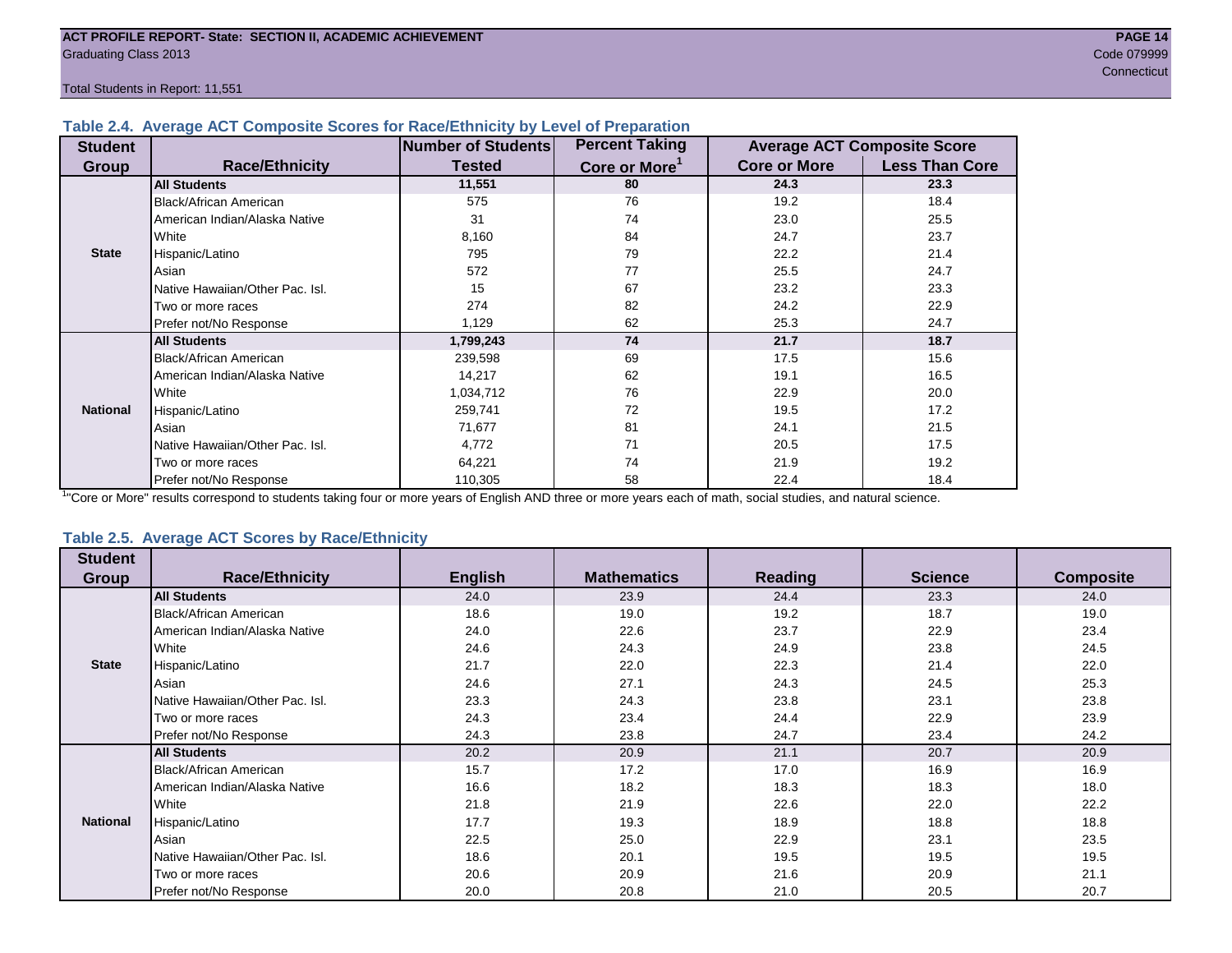#### **ACT PROFILE REPORT- State: SECTION II, ACADEMIC ACHIEVEMENT PAGE 15** Graduating Class 2013 Code 079999

Total Students in Report: 11,551

| <b>Student</b>  | <b>CRS</b> |         | <b>English</b>  |         | <b>Mathematics</b> |         | <b>Reading</b> | <b>Science</b> |    |  |
|-----------------|------------|---------|-----------------|---------|--------------------|---------|----------------|----------------|----|--|
| Group           | Range      | N       | %               | N       | %                  | N       | %              | N              | %  |  |
|                 | 33 to 36   | 1,191   | 10 <sup>°</sup> | 767     |                    | 1,218   | 11             | 522            | 5  |  |
|                 | 28 to 32   | 2,103   | 18              | 2,087   | 18                 | 2,615   | 23             | 1,707          | 15 |  |
|                 | 24 to 27   | 2,899   | 25              | 3,657   | 32                 | 2,393   | 21             | 3,436          | 30 |  |
| <b>State</b>    | 20 to 23   | 2,976   | 26              | 2,185   | 19                 | 2,764   | 24             | 3,463          | 30 |  |
|                 | 16 to 19   | 1,377   | 12              | 2,262   | 20                 | 1,619   | 14             | 1,675          | 15 |  |
|                 | 13 to 15   | 620     | 5               | 554     | 5                  | 683     | 6              | 484            |    |  |
|                 | 01 to 12   | 385     | 3               | 39      | 0                  | 259     | 2              | 264            | 2  |  |
|                 | 33 to 36   | 81,846  | 5               | 51,648  | 3                  | 89,731  | 5              | 36,033         | 2  |  |
|                 | 28 to 32   | 175,672 | 10              | 156,561 | 9                  | 239,643 | 13             | 138,865        | 8  |  |
|                 | 24 to 27   | 291,095 | 16              | 385,102 | 21                 | 277,723 | 15             | 364,600        | 20 |  |
| <b>National</b> | 20 to 23   | 447.398 | 25              | 343,822 | 19                 | 424.936 | 24             | 542.531        | 30 |  |
|                 | 16 to 19   | 327,718 | 18              | 590,816 | 33                 | 384.706 | 21             | 413,107        | 23 |  |
|                 | 13 to 15   | 242.064 | 13              | 258,384 | 14                 | 240,069 | 13             | 183,840        | 10 |  |
|                 | 01 to 12   | 233,450 | 13              | 12,910  |                    | 142,435 | 8              | 120,267        |    |  |

#### **Table 2.6. Percent of Students in College Readiness Standards (CRS) Score Ranges**

#### **Table 2.7. Average ACT Scores by Gender**

| <b>Student Group</b> | <b>Gender</b> |         |         | <b>Average ACT Scores</b> |             |         |         |           |  |  |  |
|----------------------|---------------|---------|---------|---------------------------|-------------|---------|---------|-----------|--|--|--|
|                      |               | N       | Percent | Enalish                   | Mathematics | Reading | Science | Composite |  |  |  |
|                      | Males         | 5,209   | 45      | 23.7                      | 24.7        | 24.2    | 23.9    | 24.2      |  |  |  |
| <b>State</b>         | Females       | 6,186   | 54      | 24.4                      | 23.4        | 24.6    | 22.9    | 24.0      |  |  |  |
|                      | Missing       | 156     |         | 21.3                      | 19.9        | 20.9    | 21.2    | 21.0      |  |  |  |
|                      | Males         | 835,431 | 46      | 19.8                      | 21.4        | 20.9    | 21.2    | 20.9      |  |  |  |
| <b>National</b>      | Females       | 954,919 | 53      | 20.6                      | 20.5        | 21.4    | 20.4    | 20.9      |  |  |  |
|                      | Missing       | 8,893   | 0       | 16.1                      | 18.2        | 17.6    | 17.7    | 17.5      |  |  |  |

#### **Table 2.8. Percent of Students Who Met College Readiness Benchmark Scores by Gender**

| <b>Student Group</b> | <b>Gender</b> |         | <b>Percent of Students</b> |         |         |          |  |  |  |  |
|----------------------|---------------|---------|----------------------------|---------|---------|----------|--|--|--|--|
|                      |               | English | Mathematics                | Reading | Science | All Four |  |  |  |  |
|                      | Males         | 84      | 72                         | 64      | 61      | 50       |  |  |  |  |
| <b>State</b>         | Females       | 87      | 65                         | 68      | 53      | 44       |  |  |  |  |
| <b>National</b>      | Males         | 62      | 47                         | 43      | 40      | 29       |  |  |  |  |
|                      | Females       | 67      | 4 <sup>1</sup>             | 45      | 33      | 24       |  |  |  |  |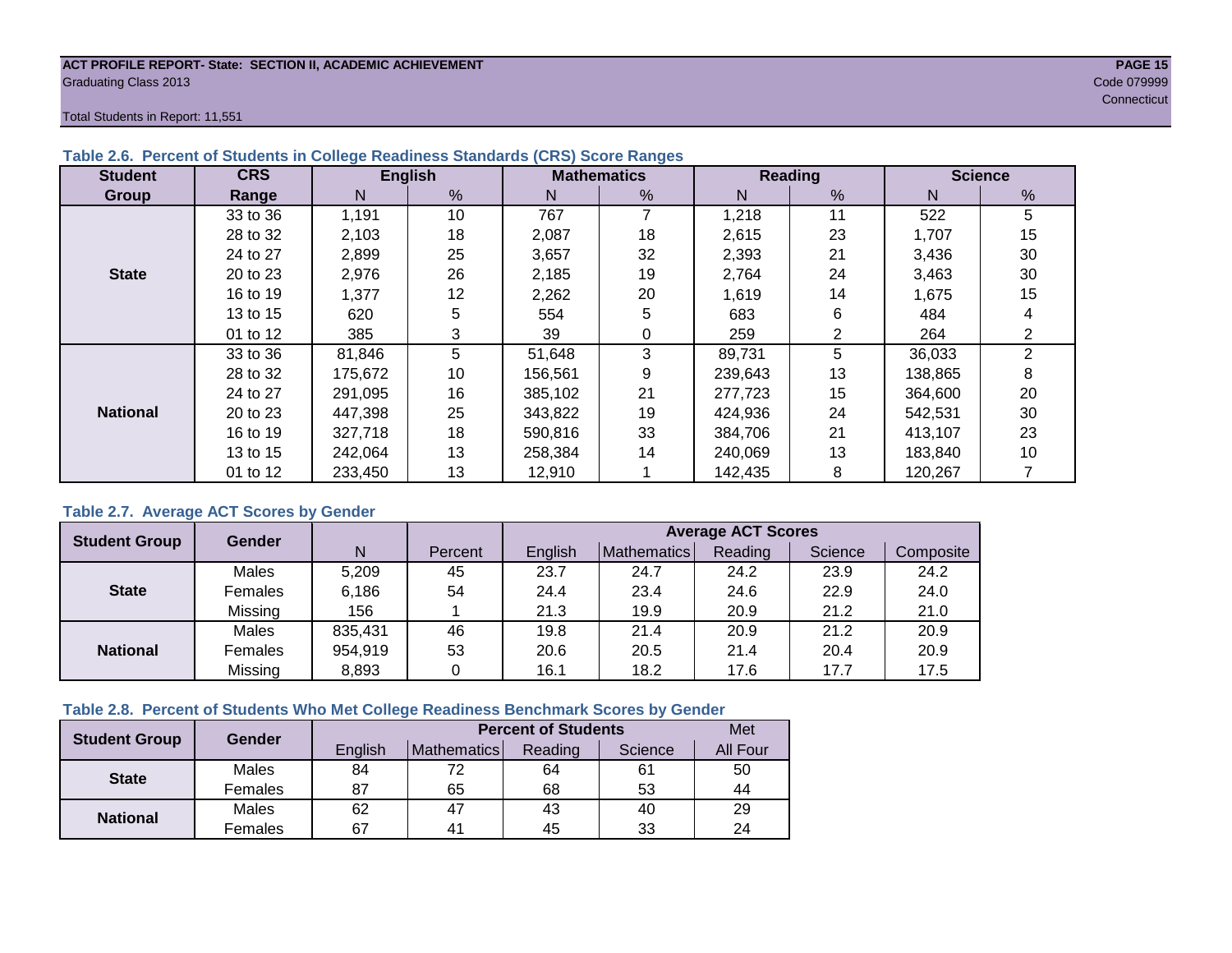#### **ACT PROFILE REPORT- State: SECTION II, ACADEMIC ACHIEVEMENT PAGE 16** Graduating Class 2013 Code 079999

#### Total Students in Report: 11,551

| <b>Student</b>  | Curriculum                              | N        | <b>English</b> |      | <b>Mathematics</b> |      | <b>Reading</b> |      | <b>Science</b> |      | <b>Composite</b> |      |
|-----------------|-----------------------------------------|----------|----------------|------|--------------------|------|----------------|------|----------------|------|------------------|------|
| Group           | Taken $^{\scriptscriptstyle\mathsf{T}}$ |          | CRB %          | Avg  | CRB %              | Avg  | CRB %          | Avg  | CRB %          | Ava  | CRB $\%^4$       | Avg  |
|                 | Core or More <sup>2</sup>               | 9,293    | 88             | 24.3 | 70                 | 24.2 | 68             | 24.7 | 58             | 23.6 | 48               | 24.3 |
| <b>State</b>    | Less than Core                          | ,767     | 80             | 23.3 | 60                 | 23.2 | 60             | 23.5 | 50             | 22.5 | 41               | 23.3 |
|                 | Missing <sup>3</sup>                    | 491      | 69             | 20.8 | 46                 | 21.2 | 51             | 21.7 | 40             | 21.3 | 28               | 21.4 |
|                 | Core or More                            | ,322,739 | 71             | 21.2 | 50                 | 21.7 | 50             | 22.0 | 42             | 21.5 | 31               | 21.7 |
| <b>National</b> | Less than Core।                         | 396,592  | 48             | 17.8 | 27                 | 18.9 | 30             | 19.0 | 22             | 18.8 | 14               | 18.7 |
|                 | Missing                                 | 79,912   | 36             | 16.0 | 19                 | 17.8 | 24             | 17.5 | 17             | 17.7 | 10               | 17.4 |

#### **Table 2.9. College Readiness Benchmark (CRB) Percent and Average ACT Scores by Overall High School Curriculum**

<sup>1</sup> "Curriculum Taken" reflects overall high school curriculum in this table.

 $^2$  "Core or More" results correspond to students taking four or more years of English AND three or more years each of math, social studies, and natural science.

 $3$  Zero years or no coursework information reported in one or more content areas.

 $4$  Composite CRB% results reflect students who met all four subject-area benchmarks.

#### **Table 2.10. College Readiness Benchmark (CRB) Percent and Average ACT Scores by Content-Specific Curriculum**

| <b>Student</b>  | Curriculum                | <b>English</b> |       |      | <b>Mathematics</b> |       |      | Reading  |       |      | <b>Science</b> |       |      |
|-----------------|---------------------------|----------------|-------|------|--------------------|-------|------|----------|-------|------|----------------|-------|------|
| Group           | <b>Taken</b>              |                | CRB % | Avg  |                    | CRB % | Avg  | Ν        | CRB % | Avg  | N              | CRB % | Avg  |
|                 | Core or More <sup>2</sup> | 10,905         | 87    | 24.2 | 10,958             | 69    | 24.1 | 9,775    | 67    | 24.5 | 10,635         | 58    | 23.6 |
| <b>State</b>    | Less than Core            | 164            | 66    | 20.7 | 112                | 27    | 18.9 | ,293     | 65    | 24.3 | 430            | 28    | 19.6 |
|                 | Missing <sup>3</sup>      | 482            | 69    | 20.9 | 481                | 46    | 21.2 | 483      | 51    | 21.8 | 486            | 40    | 21.4 |
|                 | Core or More              | ,646,286       | 67    | 20.6 | ,648,697           | 46    | 21.3 | .554,990 | 46    | 21.5 | .506.965       | 40    | 21.3 |
| <b>National</b> | Less than Core            | 84,048         | 36    | 15.9 | 77,906             |       | 16.3 | 171,617  | 32    | 19.7 | 218,267        |       | 18.0 |
|                 | Missing                   | 68,909         | 38    | 16.4 | 72,640             | 20    | 17.9 | 72,636   | 25    | 17.7 | 74,011         |       | 17.8 |

<sup>1</sup>"Curriculum Taken" reflects content-specific curriculum in this table.

<sup>2</sup> "Core or More" results correspond to students taking four or more years of English or three or more years of math, social studies, or natural science, respectively. For instance, Reading "Core or More" results correspond to students taking three or more years of social studies, regardless of courses taken in other content areas.

 $3$  Zero years or no coursework information reported in the specified content area.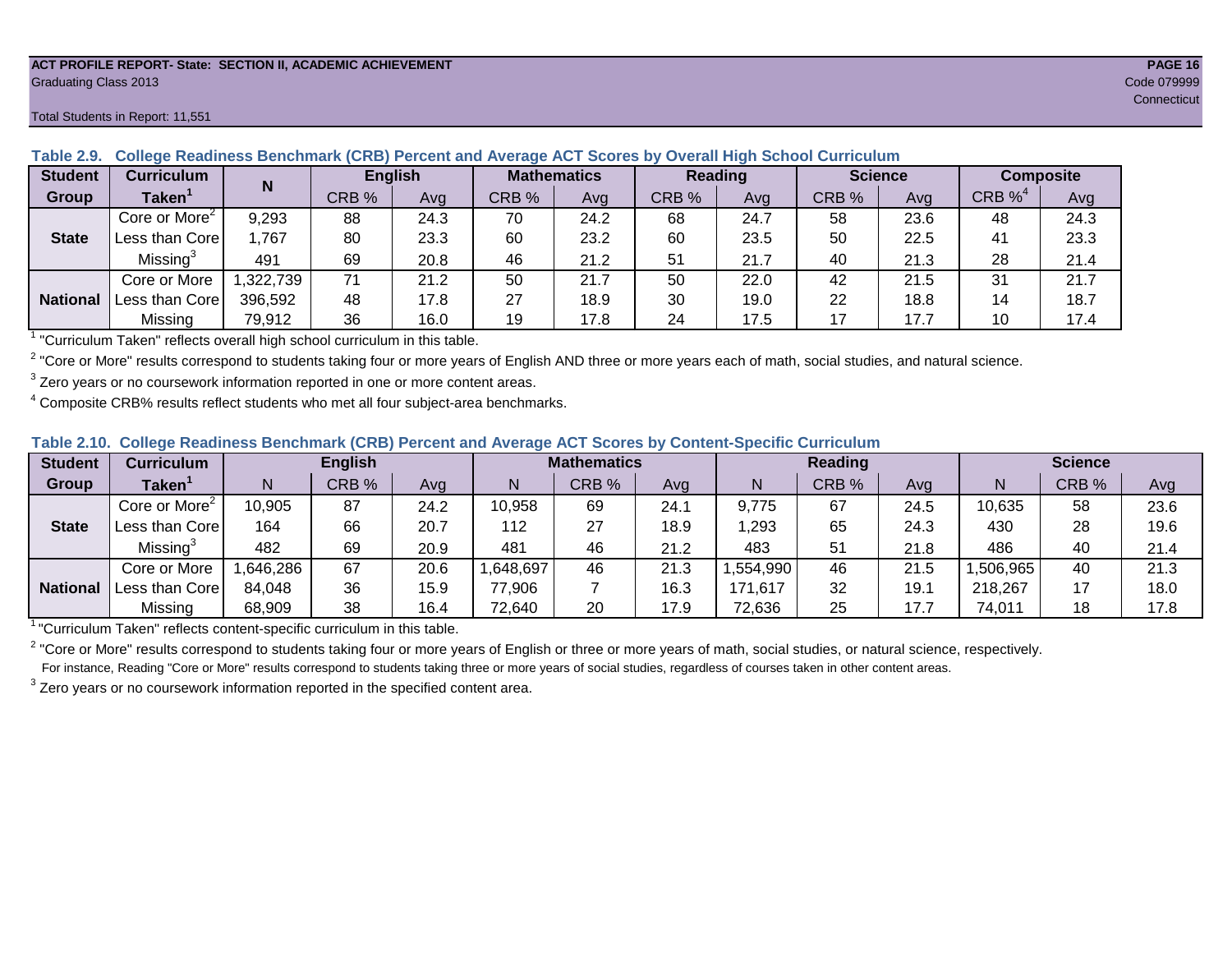Total Students in Report: 11,551

# Section III College Readiness and the Impact of Course Rigor

Beginning with the Graduating Class of 2013, all students whose scores are college reportable, both standard and extended time tests, are now included. Also beginning with the 2013 Graduating Class data, College Readiness Benchmarks for Reading and Science were updated to reflect the most recent college coursework research.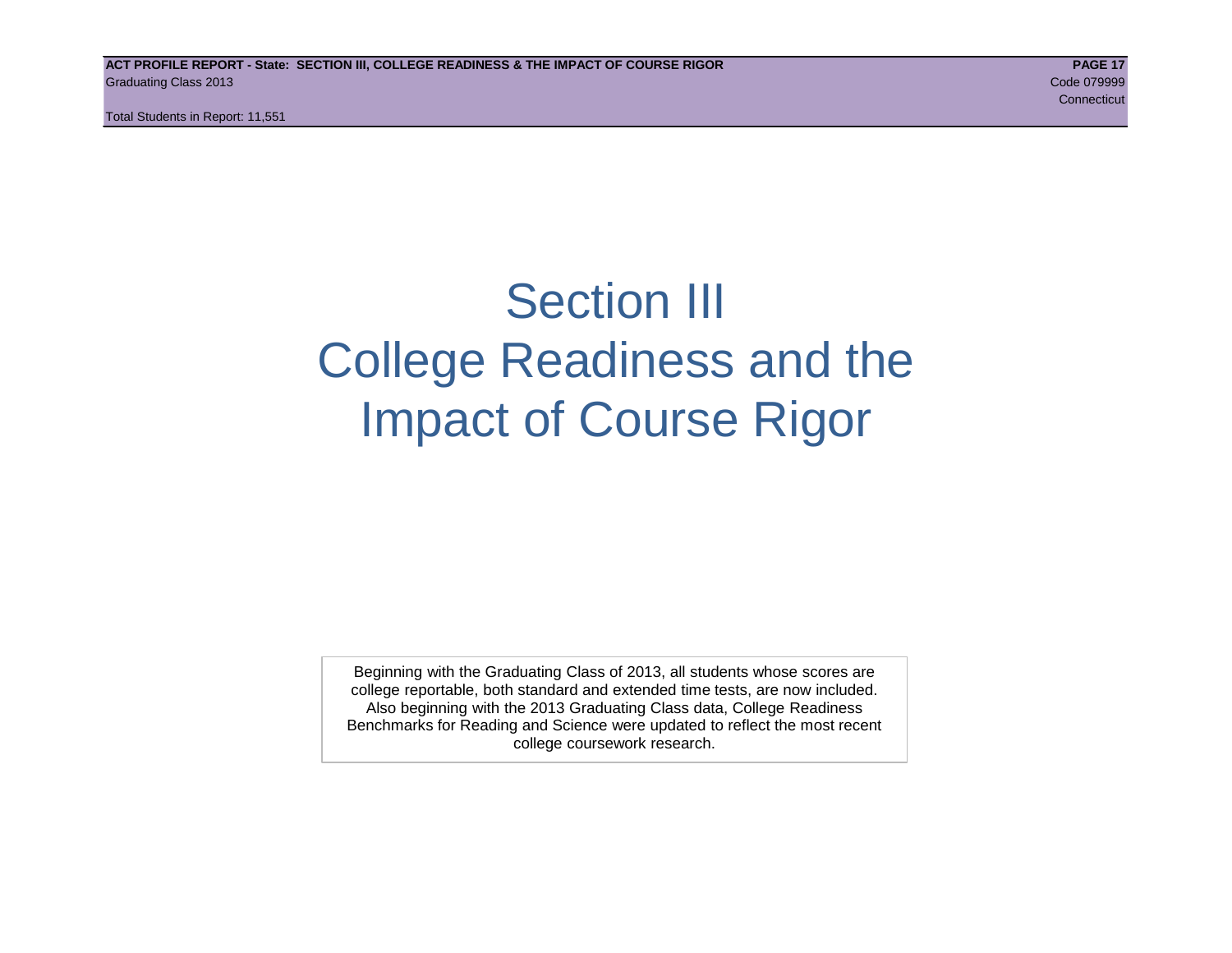#### **ACT PROFILE REPORT - State: SECTION III, COLLEGE READINESS & THE IMPACT OF COURSE RIGOR PAGE 18** Graduating Class 2013 Code 079999

**Connecticut** Connecticut Connecticut Connecticut Connecticut Connecticut Connecticut Connecticut

Total Students in Report: 11,551

# **Figure 3.1. Percent of Students Who Met ACT College Readiness Benchmark Scores by Race/Ethnicity: ENGLISH**



ACT English Benchmark Score = **18**

**□ Percent Ready DPercent Not Ready**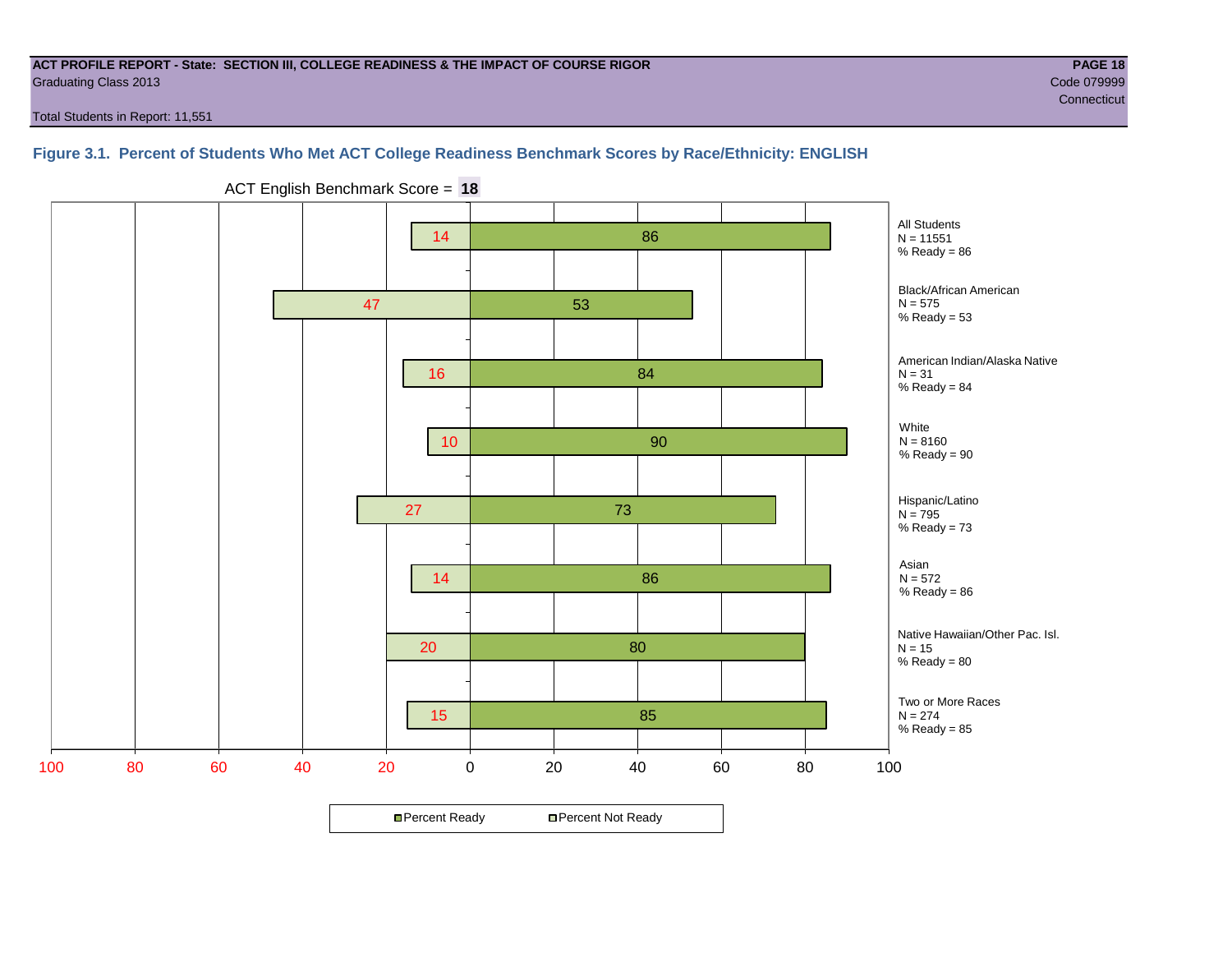#### **ACT PROFILE REPORT - State: SECTION III, COLLEGE READINESS & THE IMPACT OF COURSE RIGOR PAGE 19** Graduating Class 2013 Code 079999

Total Students in Report: 11,551

# **Figure 3.2. Percent of Students Who Met ACT College Readiness Benchmark Scores by Race/Ethnicity: MATHEMATICS**



ACT Mathematics Benchmark Score = **22**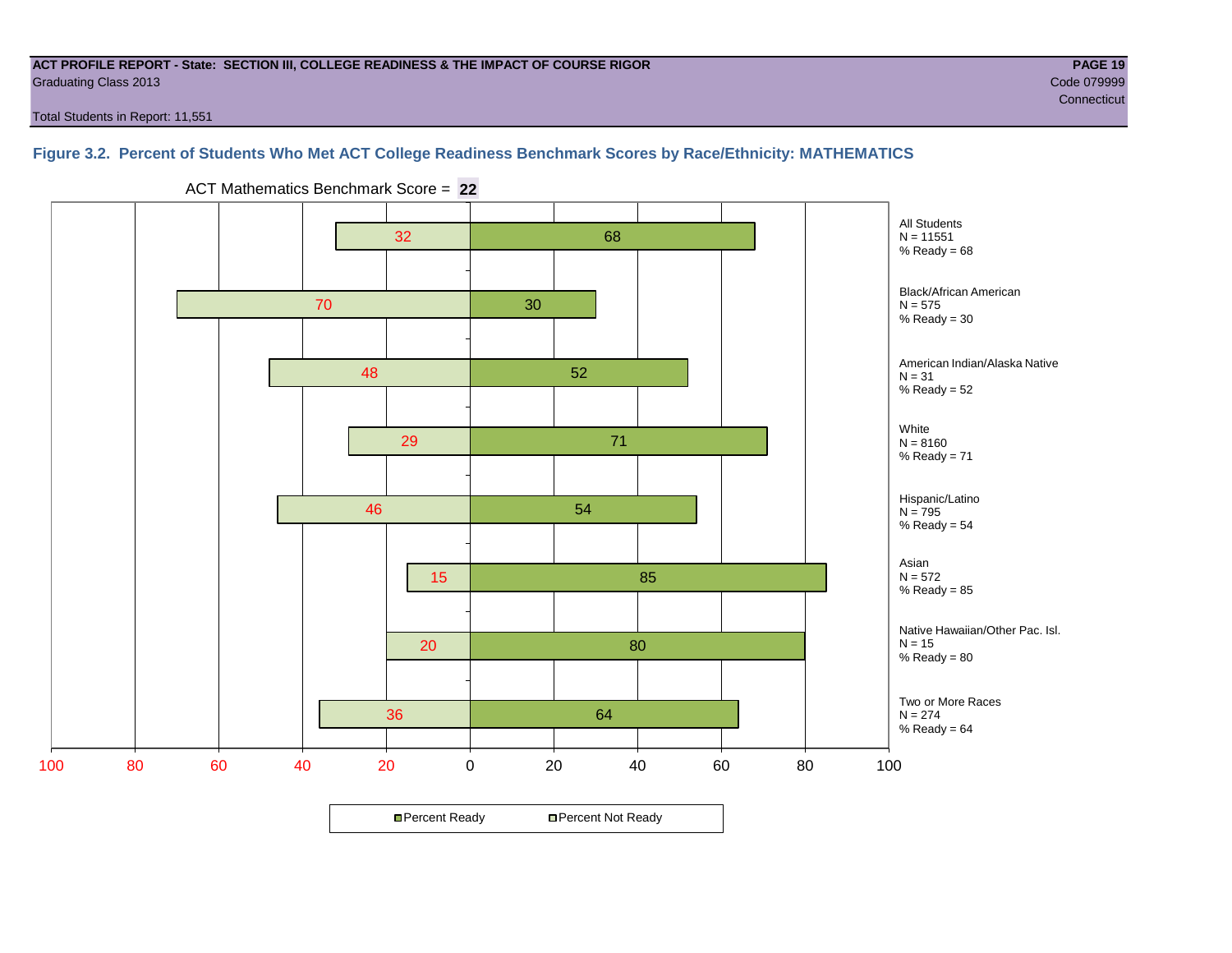#### **ACT PROFILE REPORT - State: SECTION III, COLLEGE READINESS & THE IMPACT OF COURSE RIGOR PAGE 20** Graduating Class 2013 Code 079999

Total Students in Report: 11,551

**Figure 3.3. Percent of Students Who Met ACT College Readiness Benchmark Scores by Race/Ethnicity: READING**



ACT Reading Benchmark Score = **22**

**□ Percent Ready DPercent Not Ready**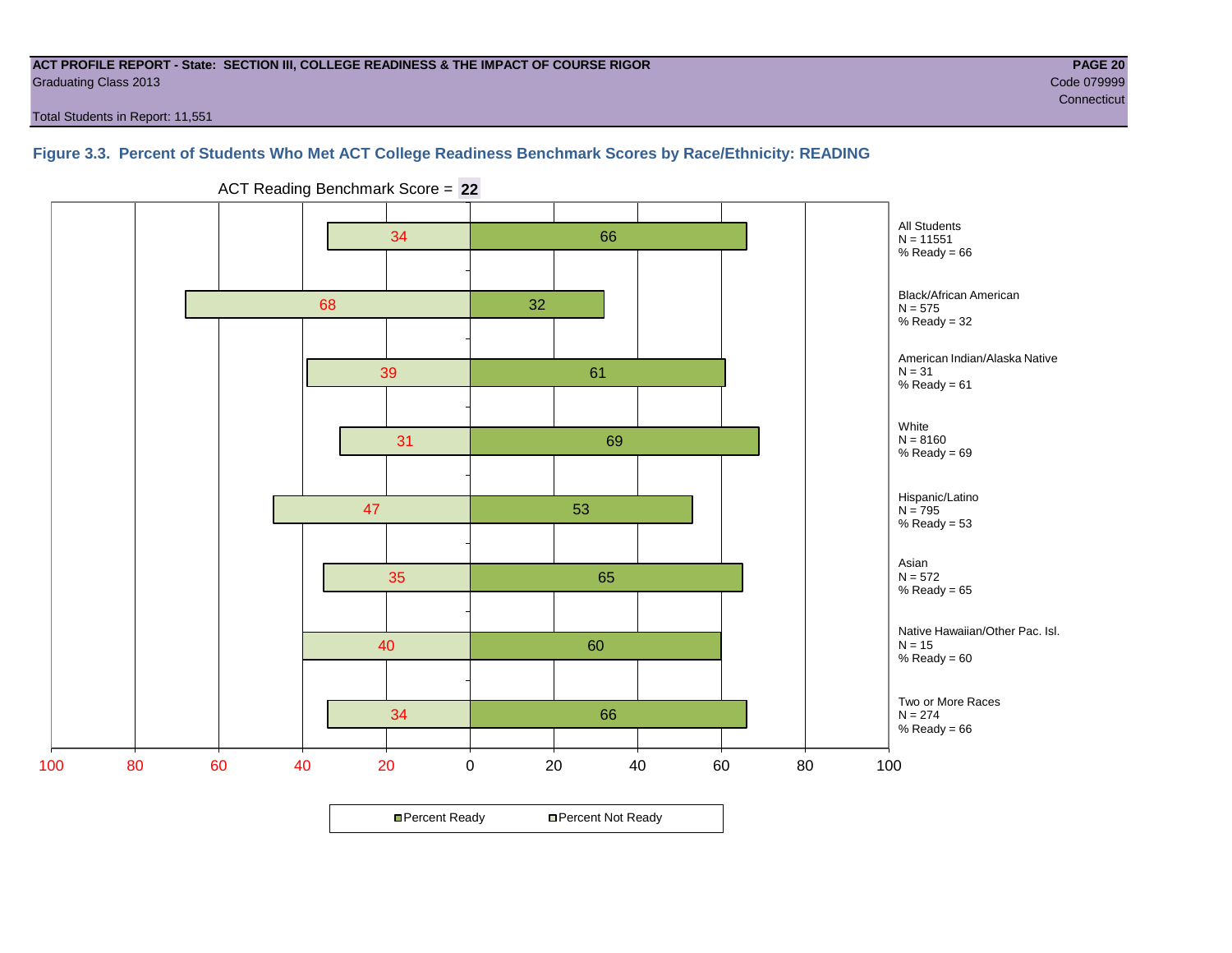#### **ACT PROFILE REPORT - State: SECTION III, COLLEGE READINESS & THE IMPACT OF COURSE RIGOR PAGE 21** Graduating Class 2013 Code 079999

**Connecticut** Connecticut Connecticut Connecticut Connecticut Connecticut Connecticut Connecticut

Total Students in Report: 11,551

# **Figure 3.4. Percent of Students Who Met ACT College Readiness Benchmark Scores by Race/Ethnicity: SCIENCE**



ACT Science Benchmark Score = **23**

**□ Percent Ready DPercent Not Ready**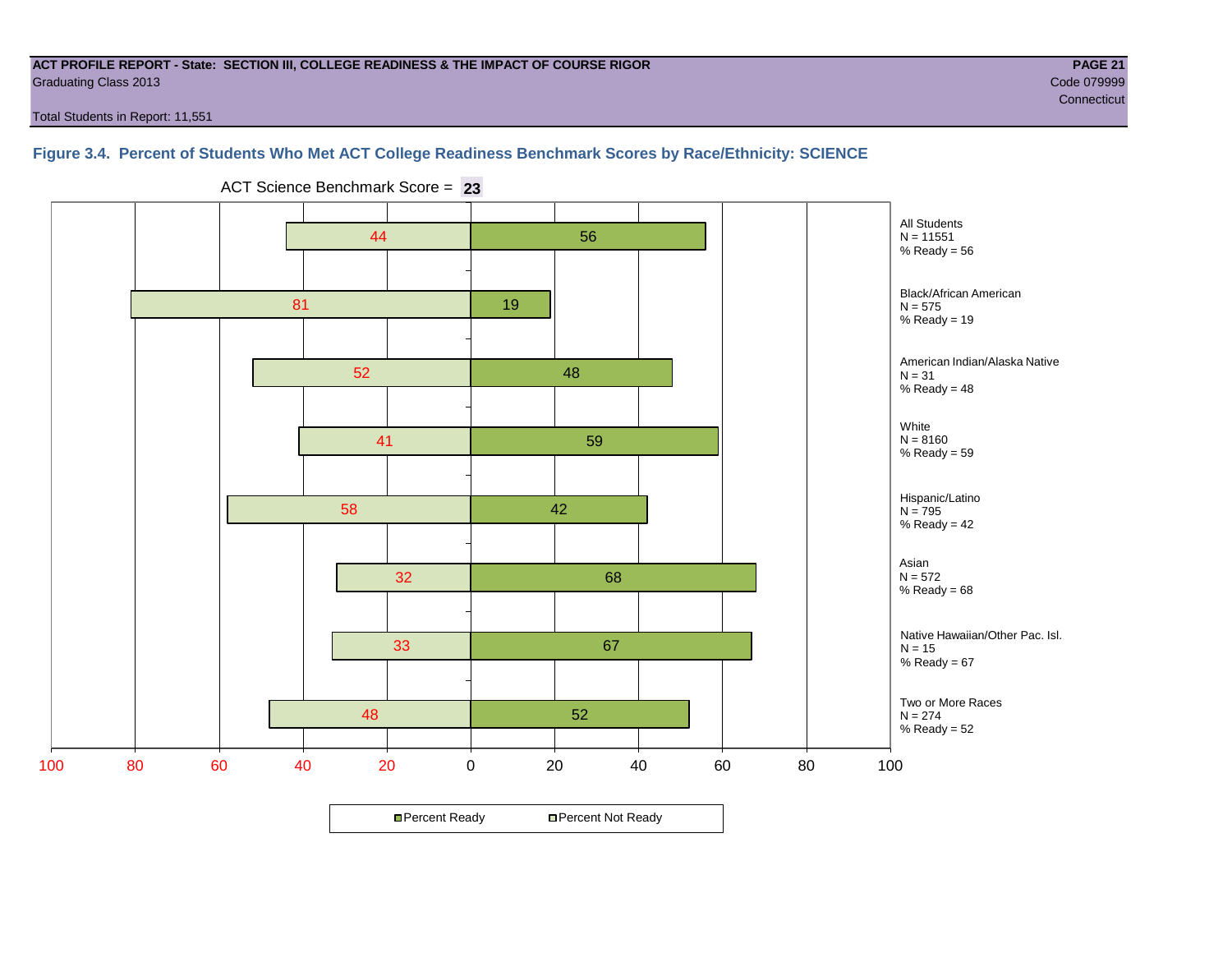#### **ACT PROFILE REPORT - State: SECTION III, COLLEGE READINESS & THE IMPACT OF COURSE RIGOR PAGE 22** Graduating Class 2013 Code 079999

Total Students in Report: 11,551

**Figure 3.5. Percent of Students Who Met ACT College Readiness Benchmark Scores by Race/Ethnicity: ALL FOUR**

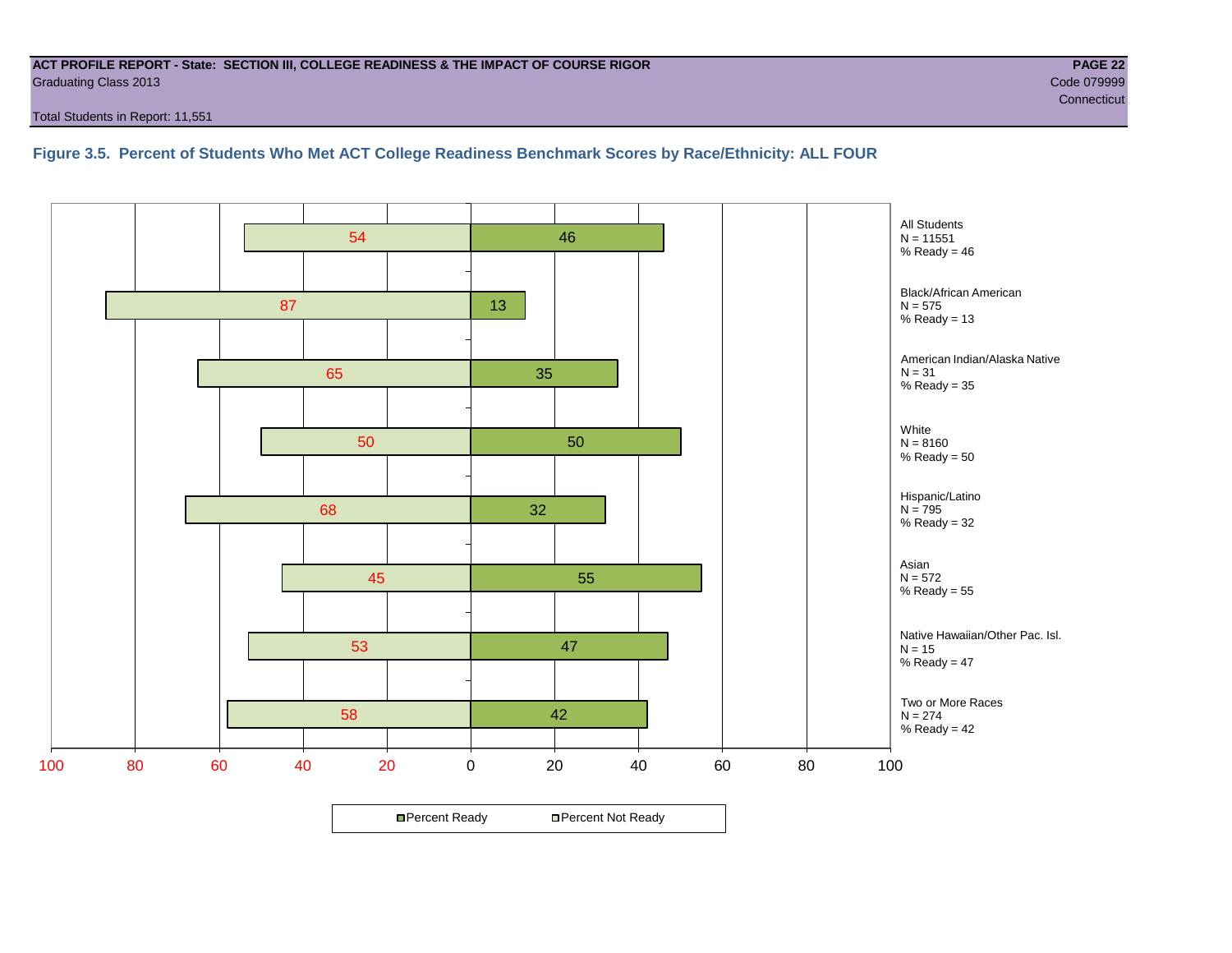#### **ACT PROFILE REPORT - State: SECTION III, COLLEGE READINESS & THE IMPACT OF COURSE RIGOR PAGE 23** Graduating Class 2013 Code 079999

Total Students in Report: 11,551

**Table 3.1. Average ACT Scores and Average ACT Score Changes by Common Course Patterns**

| <b>Course Pattern</b>                            |       |                | <b>All Students</b> |                        |              |                | <b>Males</b> |                     |              |                | <b>Females</b> |                        |
|--------------------------------------------------|-------|----------------|---------------------|------------------------|--------------|----------------|--------------|---------------------|--------------|----------------|----------------|------------------------|
|                                                  |       |                | <b>ACT</b>          | <b>Course Value</b>    |              |                | <b>ACT</b>   | <b>Course Value</b> |              |                | <b>ACT</b>     | <b>Course Value</b>    |
| <b>ENGLISH COURSE PATTERN</b>                    | N.    | Percent        | English             | Added <sup>1</sup>     | N            | Percent        | English      | Added <sup>1</sup>  | N            | Percent        | English        | A d d e d <sup>1</sup> |
| Eng 9, Eng 10, Eng 11, Eng 12, & Other English   | 3,186 | 28             | 24.4                | 3.7                    | 1,275        | 24             | 24.0         | 3.6                 | 1,911        | 31             | 24.7           | 3.5                    |
| Eng 9, Eng 10, Eng 11, Eng 12                    | 7.719 | 67             | 24.1                | 3.4                    | 3,629        | 70             | 23.8         | 3.4                 | 4,090        | 66             | 24.4           | 3.2                    |
| Less than 4 years of English                     | 164   |                | 20.7                |                        | 95           | 2              | 20.4         | $\sim$              | 69           | $\mathbf{1}$   | 21.2           |                        |
| Zero years / no English courses reported         | 482   | $\overline{4}$ | 20.9                |                        | 210          | $\overline{4}$ | 20.0         |                     | 116          | 2              | 21.9           |                        |
|                                                  |       |                | <b>ACT</b>          | <b>Course Value</b>    |              |                | <b>ACT</b>   | <b>Course Value</b> |              |                | <b>ACT</b>     | <b>Course Value</b>    |
| <b>MATHEMATICS COURSE PATTERN</b>                | N.    | Percent        | Math                | Added <sup>1</sup>     | N            | Percent        | Math         | Added <sup>1</sup>  | N            | Percent        | Math           | A d d e d <sup>1</sup> |
| Alg 1, Alg 2, Geom, Trig, & Calc                 | 1,030 | 9              | 26.1                | 7.2                    | 465          | 9              | 26.5         | 7.7                 | 565          | 9              | 25.9           | 6.9                    |
| Alg 1, Alg 2, Geom, Trig, & Other Adv Math       | 930   | 8              | 22.9                | 4.0                    | 309          | 6              | 23.4         | 4.6                 | 621          | 10             | 22.6           | 3.6                    |
| Alg 1, Alg 2, Geom, & Trig                       | 559   | 5              | 20.8                | 1.9                    | 264          | 5              | 21.6         | 2.8                 | 295          | 5              | 20.2           | 1.2                    |
| Alg 1, Alg 2, Geom, & Other Adv Math             | 1,942 | 17             | 21.2                | 2.3                    | 699          | 13             | 21.6         | 2.8                 | 1,243        | 20             | 21.0           | 2.0                    |
| Other comb of 4 or more years of Math            | 5,288 | 46             | 26.2                | 7.3                    | 2,658        | 51             | 26.7         | 7.9                 | 2,630        | 43             | 25.6           | 6.6                    |
| Alg 1, Alg 2, & Geom                             | 665   | 6              | 18.5                | $-0.4$                 | 280          | 5              | 18.8         | 0.0                 | 385          | 6              | 18.2           | $-0.8$                 |
| Other comb of 3 or 3.5 years of Math             | 544   | 5              | 23.0                | 4.1                    | 262          | 5              | 23.3         | 4.5                 | 282          | 5              | 22.7           | 3.7                    |
| Less than 3 years of Math                        | 112   | -1             | 18.9                |                        | 62           | $\mathbf{1}$   | 18.8         | $\sim$              | 50           | $\mathbf{1}$   | 19.0           |                        |
| Zero years / no Math courses reported            | 481   | $\overline{4}$ | 21.2                |                        | 210          | $\overline{4}$ | 21.8         | $\mathbf{r}$        | 115          | 2              | 22.0           |                        |
|                                                  |       |                | <b>ACT</b>          | <b>Course Value</b>    |              |                | <b>ACT</b>   | <b>Course Value</b> |              |                | <b>ACT</b>     | <b>Course Value</b>    |
| <b>SOCIAL SCIENCE COURSE PATTERN</b>             | N.    | Percent        | Reading             | Added <sup>1</sup>     | N            | Percent        | Reading      | Added               | N            | Percent        | Reading        | $A dded^1$             |
| US Hist, World Hist, Am Gov, & Other Hist        | 1,270 | 11             | 25.4                | 1.1                    | 637          | 12             | 24.9         | 1.2                 | 633          | 10             | 25.9           | 1.1                    |
| Other comb of 4 or more years Social Science     | 4,655 | 40             | 24.4                | 0.1                    | 2,174        | 42             | 24.4         | 0.7                 | 2,481        | 40             | 24.5           | $-0.3$                 |
| US Hist, World Hist, & Am Gov                    | 931   | 8              | 24.1                | $-0.2$                 | 440          | 8              | 24.1         | 0.4                 | 491          | 8              | 24.1           | $-0.7$                 |
| Other comb of 3 or 3.5 years of Social Science   | 2,919 | 25             | 24.3                | 0.0                    | 1,131        | 22             | 24.1         | 0.4                 | 1,788        | 29             | 24.4           | $-0.4$                 |
| Less than 3 years of Social Science              | 1,293 | 11             | 24.3                |                        | 617          | 12             | 23.7         | $\blacksquare$      | 676          | 11             | 24.8           |                        |
| Zero years / no Social Science courses reported  | 483   | $\overline{4}$ | 21.8                |                        | 210          | $\overline{4}$ | 21.7         | $\overline{a}$      | 117          | 2              | 23.0           | $\overline{a}$         |
|                                                  |       |                | <b>ACT</b>          | Course Value           |              |                | <b>ACT</b>   | Course Value        |              |                | <b>ACT</b>     | <b>Course Value</b>    |
| <b>INATURAL SCIENCE COURSE PATTERN</b>           | N.    | Percent        | Science             | A d d e d <sup>1</sup> | $\mathsf{N}$ | Percent        | Science      | Added <sup>1</sup>  | $\mathsf{N}$ | Percent        | Science        | A d d e d <sup>1</sup> |
| Gen Sci <sup>2</sup> , Bio, Chem, & Phys         | 6,869 | 59             | 24.0                | 4.4                    | 3,282        | 63             | 24.6         | 5.0                 | 3,587        | 58             | 23.4           | 3.7                    |
| Bio, Chem, Phys                                  | 1,479 | 13             | 25.3                | 5.7                    | 683          | 13             | 26.1         | 6.5                 | 796          | 13             | 24.6           | 4.9                    |
| Gen Sci <sup>2</sup> , Bio, Chem                 | 2,138 | 19             | 21.2                | 1.6                    | 764          | 15             | 21.2         | 1.6                 | 1,374        | 22             | 21.2           | 1.5                    |
| Other comb of 3 years of Natural Science         | 149   |                | 21.6                | 2.0                    | 75           | $\mathbf{1}$   | 22.2         | 2.6                 | 74           | $\mathbf{1}$   | 21.1           | 1.4                    |
| Less than 3 years of Natural Science             | 430   | 4              | 19.6                |                        | 193          | $\overline{4}$ | 19.6         |                     | 237          | $\overline{4}$ | 19.7           |                        |
| Zero years / no Natural Science courses reported | 486   | $\overline{4}$ | 21.4                |                        | 212          | $\overline{4}$ | 21.6         | $\sim$              | 118          | $\overline{2}$ | 21.1           |                        |

<sup>1</sup>Course value added is defined as the average ACT score change compared to course sequences in which students took

less than four years of English or less than three years of Mathematics, Social Science or Natural Science.

<sup>2</sup>Includes General, Physical and Earth Sciences.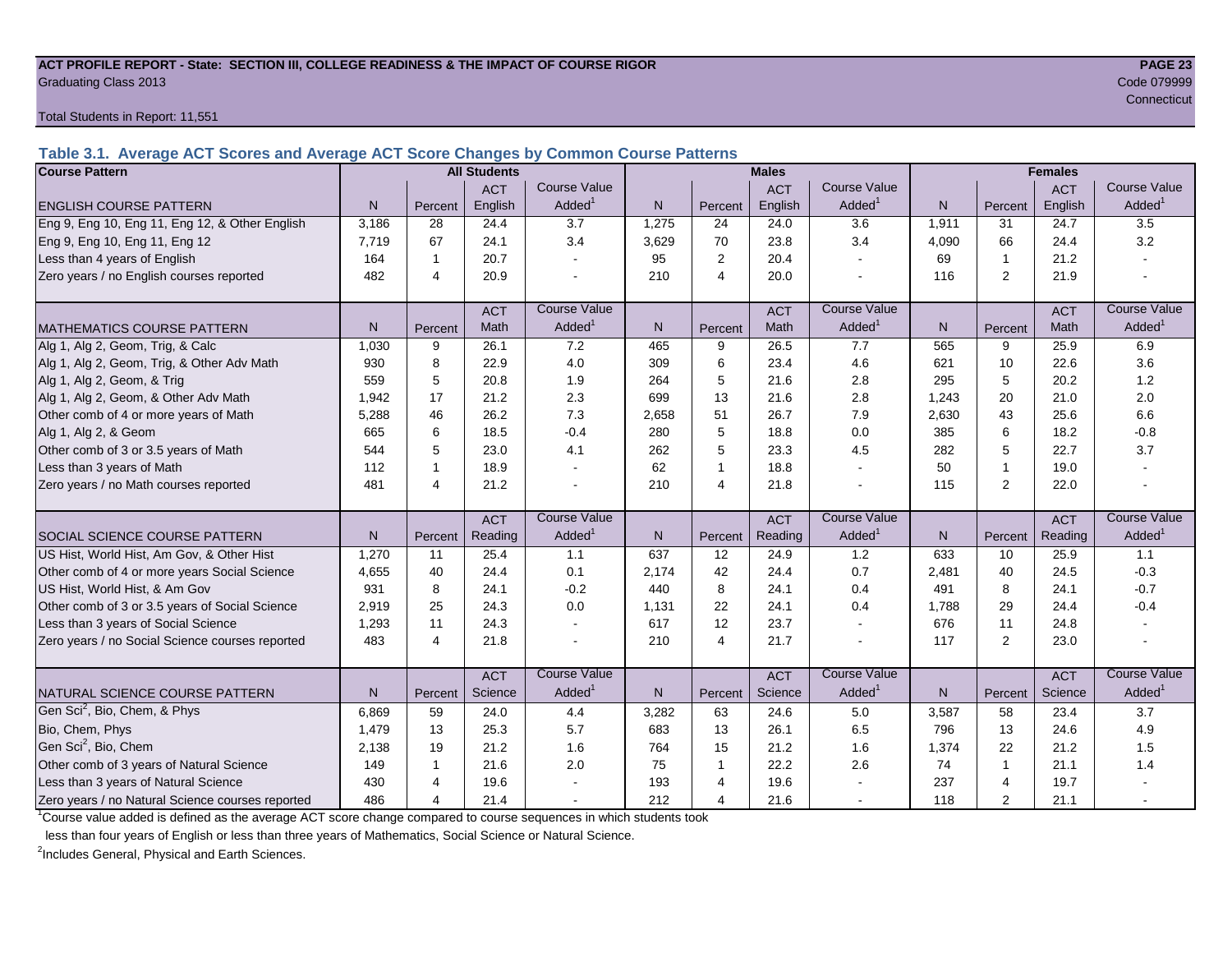#### ACT PROFILE REPORT - State: SECTION III, COLLEGE READINESS & THE IMPACT OF COURSE RIGOR **PAGE 24** Graduating Class 2013 Code 079999

records and the connecticut of the connecticut of the connecticut of the connecticut of the connecticut of the

Total Students in Report: 11,551

## **Table 3.2. College Readiness Percents by Common Course Patterns**

| <b>Course Pattern</b>                            |                |                       | <b>State</b> |                  | <b>National</b> |                       |         |                  |  |
|--------------------------------------------------|----------------|-----------------------|--------------|------------------|-----------------|-----------------------|---------|------------------|--|
|                                                  |                | <b>Percent Taking</b> | Avg ACT      | Percent Who Met  |                 | <b>Percent Taking</b> | Avg ACT | Percent Who Met  |  |
| <b>ENGLISH COURSE PATTERN</b>                    | $\mathsf{N}$   | Pattern               | English      | <b>Benchmark</b> | $\mathsf{N}$    | Pattern               | English | <b>Benchmark</b> |  |
| Eng 9, Eng 10, Eng 11, Eng 12, & Other English   | 3,186          | 28                    | 24.4         | 87               | 380,375         | 21                    | 21.6    | 73               |  |
| Eng 9, Eng 10, Eng 11, Eng 12                    | 7,719          | 67                    | 24.1         | 87               | 1,265,911       | 70                    | 20.3    | 65               |  |
| Less than 4 years of English                     | 164            | 1                     | 20.7         | 66               | 84,048          | 5                     | 15.9    | 36               |  |
| Zero years / no English courses reported         | 482            | $\overline{4}$        | 20.9         | 69               | 68,909          | 4                     | 16.4    | 38               |  |
|                                                  |                |                       |              |                  |                 |                       |         |                  |  |
|                                                  |                | <b>Percent Taking</b> | Avg ACT      | Percent Who Met  |                 | <b>Percent Taking</b> | Avg ACT | Percent Who Met  |  |
| <b>MATHEMATICS COURSE PATTERN</b>                | N <sub>1</sub> | Pattern               | <b>Math</b>  | <b>Benchmark</b> | N               | Pattern               | Math    | <b>Benchmark</b> |  |
| Alg 1, Alg 2, Geom, Trig, & Calc                 | 1,030          | 9                     | 26.1         | 84               | 113,999         | 6                     | 23.8    | 68               |  |
| Alg 1, Alg 2, Geom, Trig, & Other Adv Math       | 930            | 8                     | 22.9         | 66               | 155,095         | 9                     | 21.9    | 56               |  |
| Alg 1, Alg 2, Geom, & Trig                       | 559            | 5                     | 20.8         | 46               | 119,993         | 7                     | 19.4    | 32               |  |
| Alg 1, Alg 2, Geom, & Other Adv Math             | 1,942          | 17                    | 21.2         | 49               | 336,291         | 19                    | 19.6    | 32               |  |
| Other comb of 4 or more years of Math            | 5,288          | 46                    | 26.2         | 83               | 610,720         | 34                    | 23.6    | 65               |  |
| Alg 1, Alg 2, & Geom                             | 665            | 6                     | 18.5         | 23               | 223,733         | 12                    | 17.2    | 11               |  |
| Other comb of 3 or 3.5 years of Math             | 544            | 5                     | 23.0         | 62               | 88,866          | 5                     | 19.7    | 34               |  |
| Less than 3 years of Math                        | 112            |                       | 18.9         | 27               | 77,906          | 4                     | 16.3    | $\overline{7}$   |  |
| Zero years / no Math courses reported            | 481            | $\overline{4}$        | 21.2         | 46               | 72,640          | 4                     | 17.9    | 20               |  |
|                                                  |                |                       |              |                  |                 |                       |         |                  |  |
|                                                  |                | <b>Percent Taking</b> | Avg ACT      | Percent Who Met  |                 | <b>Percent Taking</b> | Avg ACT | Percent Who Met  |  |
| SOCIAL SCIENCE COURSE PATTERN                    | $\mathsf{N}$   | Pattern               | Reading      | <b>Benchmark</b> | N               | Pattern               | Reading | <b>Benchmark</b> |  |
| US Hist, World Hist, Am Gov, & Other Hist        | 1,270          | 11                    | 25.4         | 72               | 50,989          | 3                     | 22.2    | 51               |  |
| Other comb of 4 or more years Social Science     | 4,655          | 40                    | 24.4         | 67               | 908,394         | 50                    | 22.0    | 50               |  |
| US Hist, World Hist, & Am Gov                    | 931            | 8                     | 24.1         | 64               | 106,021         | 6                     | 19.5    | 34               |  |
| Other comb of 3 or 3.5 years of Social Science   | 2,919          | 25                    | 24.3         | 65               | 489,586         | 27                    | 21.0    | 43               |  |
| Less than 3 years of Social Science              | 1,293          | 11                    | 24.3         | 65               | 171,617         | 10                    | 19.1    | 32               |  |
| Zero years / no Social Science courses reported  | 483            | 4                     | 21.8         | 51               | 72,636          | 4                     | 17.7    | 25               |  |
|                                                  |                |                       |              |                  |                 |                       |         |                  |  |
|                                                  |                | <b>Percent Taking</b> | Avg ACT      | Percent Who Met  |                 | <b>Percent Taking</b> | Avg ACT | Percent Who Met  |  |
| NATURAL SCIENCE COURSE PATTERN                   | N.             | Pattern               | Science      | <b>Benchmark</b> | N               | Pattern               | Science | <b>Benchmark</b> |  |
| Gen Sci <sup>1</sup> , Bio, Chem, & Phys         | 6,869          | 59                    | 24.0         | 62               | 767,293         | 43                    | 21.9    | 46               |  |
| Bio, Chem, Phys                                  | 1,479          | 13                    | 25.3         | 71               | 183,685         | 10                    | 23.0    | 54               |  |
| Gen Sci <sup>1</sup> , Bio, Chem                 | 2,138          | 19                    | 21.2         | 38               | 504,165         | 28                    | 19.9    | 28               |  |
| Other comb of 3 years of Natural Science         | 149            | 1                     | 21.6         | 40               | 51,822          | 3                     | 19.1    | 25               |  |
| Less than 3 years of Natural Science             | 430            | 4                     | 19.6         | 28               | 218,267         | 12                    | 18.0    | 17               |  |
| Zero years / no Natural Science courses reported | 486            | 4                     | 21.4         | 40               | 74,011          | $\overline{4}$        | 17.8    | 18               |  |

<sup>1</sup>Includes General, Physical and Earth Sciences.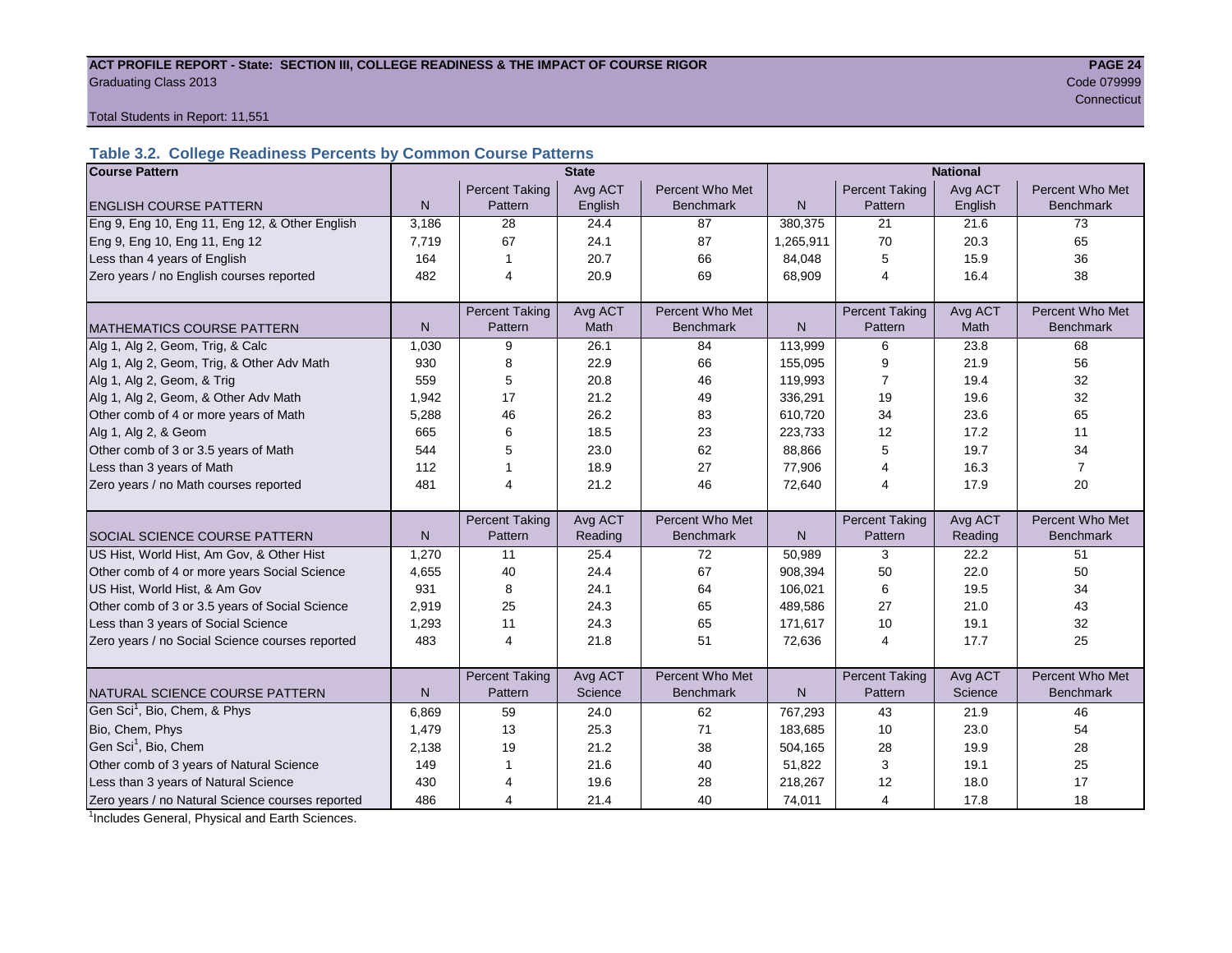Total Students in Report: 11,551

# Section IV Career and Educational Aspirations

Beginning with the Graduating Class of 2013, all students whose scores are college reportable, both standard and extended time tests, are now included. Also beginning with the 2013 Graduating Class data, College Readiness Benchmarks for Reading and Science were updated to reflect the most recent college coursework research.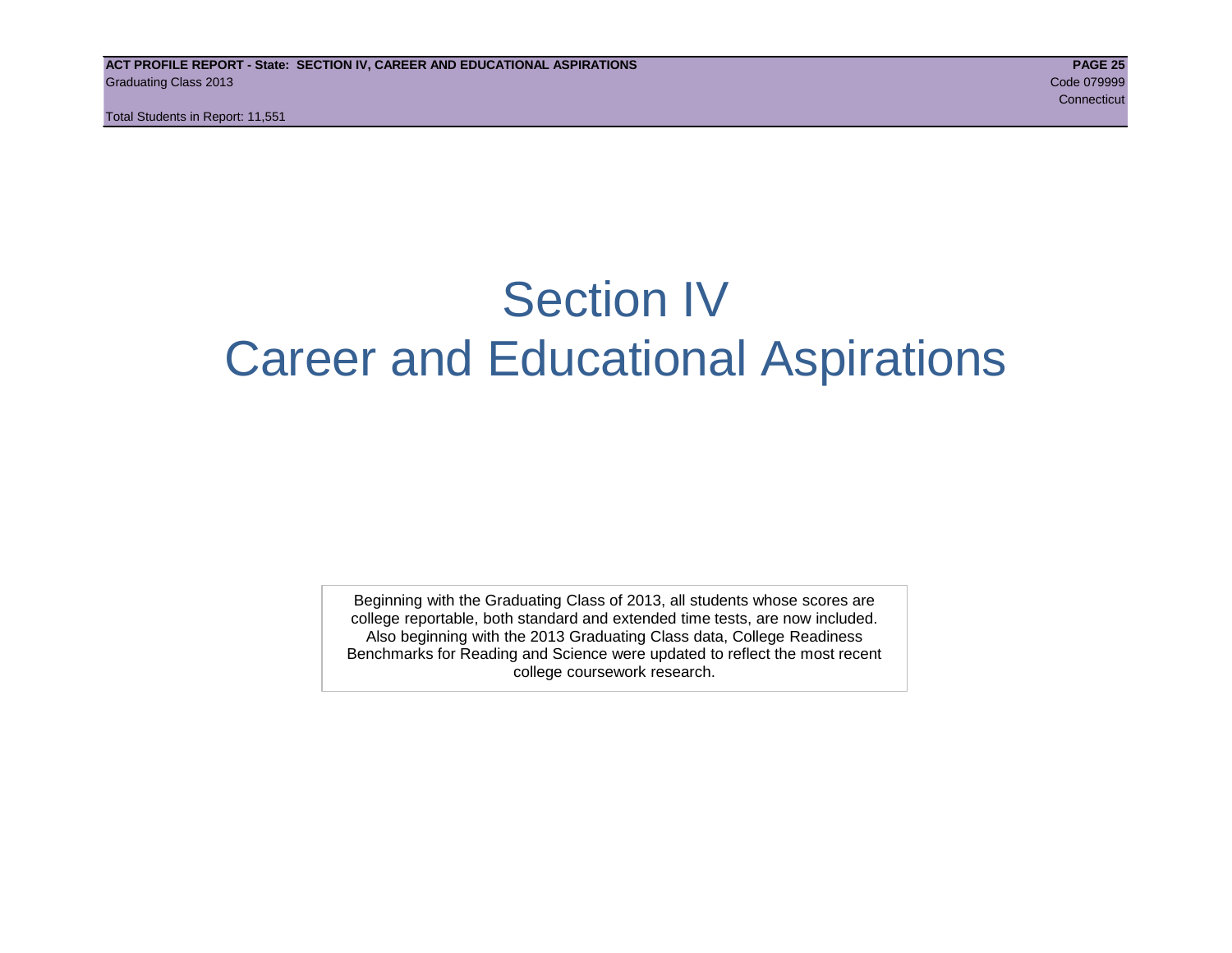#### **ACT PROFILE REPORT - State: SECTION IV, CAREER AND EDUCATIONAL ASPIRATIONS PAGE 26** Graduating Class 2013 Code 079999

# **Connecticut** Connecticut Connecticut Connecticut Connecticut Connecticut Connecticut Connecticut

#### Total Students in Report: 11,551

**Table 4.1. Distribution of Planned Educational Majors for All Students by College Plans**

|                                              | <b>All Students</b><br>Plan on 2 Years or Less of College |                      |         |                |                      |         | Plan on 4 Years or More of College |                      |         |  |
|----------------------------------------------|-----------------------------------------------------------|----------------------|---------|----------------|----------------------|---------|------------------------------------|----------------------|---------|--|
|                                              |                                                           |                      | Avg ACT |                |                      | Avg ACT |                                    |                      | Avg ACT |  |
| <b>Planned Educational Major</b>             | N <sup>1</sup>                                            | Percent <sup>2</sup> | Comp    | N              | Percent <sup>2</sup> | Comp    | N <sub>1</sub>                     | Percent <sup>2</sup> | Comp    |  |
| Agriculture & Natural Resources Conservation | 119                                                       |                      | 22.9    | 3              | $\Lambda$            | 19.0    | 104                                |                      | 22.9    |  |
| Architecture                                 | 123                                                       |                      | 23.3    | $\Omega$       | $\Omega$             |         | 100                                |                      | 22.9    |  |
| Area, Ethnic, & Multidisciplinary Studies    | 31                                                        | $\Omega$             | 26.7    | $\Omega$       | 0                    |         | 25                                 | ∩                    | 26.2    |  |
| Arts: Visual & Performing                    | 536                                                       | 5                    | 23.1    |                | 6                    | 16.5    | 454                                | 5                    | 23.1    |  |
| <b>Business</b>                              | 1,558                                                     | 13                   | 23.6    | 16             | 23                   | 17.9    | 1,283                              | 14                   | 23.6    |  |
| Communications                               | 372                                                       | 3                    | 23.1    | 3              | 4                    | 23.0    | 304                                | 3                    | 22.8    |  |
| Community, Family, & Personal Services       | 114                                                       |                      | 20.1    | 3              |                      | 13.7    | 101                                |                      | 20.0    |  |
| <b>Computer Science &amp; Mathematics</b>    | 235                                                       | $\overline{2}$       | 25.4    |                |                      | 18.7    | 194                                |                      | 25.5    |  |
| Education                                    | 536                                                       | 5                    | 22.1    | 0              | ∩                    |         | 457                                |                      | 22.1    |  |
| Engineering                                  | 864                                                       |                      | 26.3    | 2              | 3                    | 19.0    | 699                                | 8                    | 26.2    |  |
| Engineering Technology & Drafting            | 72                                                        |                      | 22.7    |                |                      | 14.0    | 64                                 |                      | 22.8    |  |
| English & Foreign Languages                  | 239                                                       | 2                    | 25.7    |                |                      | 30.0    | 195                                |                      | 25.5    |  |
| Health Administration & Assisting            | 130                                                       |                      | 19.6    |                |                      | 17.0    | 107                                |                      | 19.4    |  |
| Health Sciences & Technologies               | 1,481                                                     | 13                   | 23.0    | g              | 13                   | 17.8    | 1,285                              | 14                   | 23.0    |  |
| Philosophy, Religion, & Theology             | 30                                                        | 0                    | 23.9    |                |                      | 15.0    | 23                                 | $\Omega$             | 23.8    |  |
| Repair, Production, & Construction           | 9                                                         | $\Omega$             | 19.8    | $\overline{2}$ | 3                    | 22.5    | 6                                  | $\Omega$             | 18.2    |  |
| Sciences: Biological & Physical              | 1,041                                                     | 9                    | 25.9    |                | 6                    | 20.5    | 894                                | 10                   | 25.8    |  |
| Social Sciences & Law                        | 991                                                       | 9                    | 24.1    | $\overline{2}$ | 3                    | 14.5    | 847                                | 9                    | 24.1    |  |
| Undecided                                    | 2,614                                                     | 23                   | 24.8    | 14             | 20                   | 20.2    | 1,787                              | 20                   | 24.6    |  |
| No Response                                  | 454                                                       |                      | 21.6    |                | 0                    |         | 39                                 | 0                    | 25.4    |  |

1 2-Year and 4-Year "N" counts do not reflect "Missing" and "Other" college plans, therefore they may not add up to the N count for All Students.

<sup>2</sup> Percent of students tested within College Plan groups (All Students, 2-Year, 4-Year).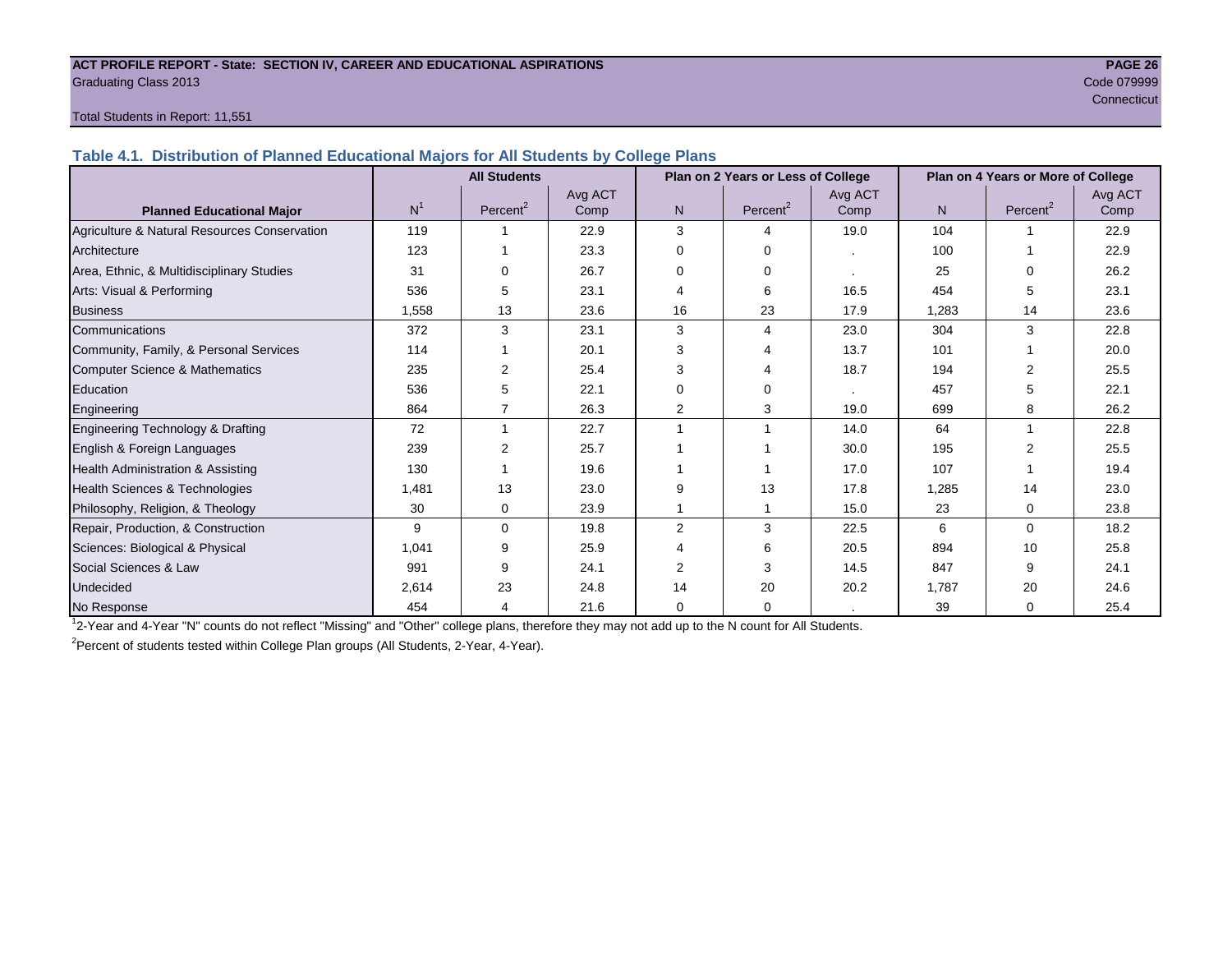#### **ACT PROFILE REPORT - State: SECTION IV, CAREER AND EDUCATIONAL ASPIRATIONS PAGE 27** Graduating Class 2013 Code 079999

Total Students in Report: 11,551

#### **Table 4.2. Average ACT Composite Scores for Racial/Ethnic Groups by Post-Secondary Educational Aspirations**

| <b>Educational Degree</b> | <b>All Racial/Ethnic Groups</b><br><b>Combined</b> |         | <b>Black/African American</b> |         |    | American Indian/ Alaska Native |        | White   | Hispanic/Latino |         |  |
|---------------------------|----------------------------------------------------|---------|-------------------------------|---------|----|--------------------------------|--------|---------|-----------------|---------|--|
| <b>Aspirations</b>        | N.                                                 | Average | N.                            | Average | N. | Average                        | N      | Average | N               | Average |  |
| Voc-Tech                  | 30                                                 | 20.0    | $\sim$                        | 15.0    |    |                                | 18     | 21.3    |                 | 16.6    |  |
| 2-yr College Degree       | 39                                                 | 17.7    |                               | 15.0    |    |                                | 24     | 18.9    |                 | 15.7    |  |
| <b>Bachelors Degree</b>   | 3,634                                              | 22.2    | 176                           | 17.1    | 14 | 21.7                           | 2,817  | 22.6    | 237             | 19.8    |  |
| <b>Graduate Study</b>     | 3,066                                              | 25.0    | 108                           | 20.2    |    | 26.1                           | 2,347  | 25.3    | 191             | 23.4    |  |
| Prof. Level Degree        | 2,270                                              | 25.7    | 163                           | 20.9    |    | 23.0                           | 1,393  | 26.4    | 211             | 23.6    |  |
| Other                     | 122                                                | 22.2    | 8                             | 15.5    |    |                                | 79     | 22.9    |                 | 19.6    |  |
| No Response               | 2,390                                              | 24.4    | 111                           | 18.7    |    | 24.3                           | A82, l | 25.3    | 139             | 22.0    |  |

| <b>Educational Degree</b> | <b>All Racial/Ethnic Groups</b><br><b>Combined</b> |         | Asian |         | <b>Native Hawaiian/</b><br><b>Other Pacific Islander</b> |         | Two or more races |         | Prefer not to respond/<br><b>No Response</b> |         |  |
|---------------------------|----------------------------------------------------|---------|-------|---------|----------------------------------------------------------|---------|-------------------|---------|----------------------------------------------|---------|--|
| <b>Aspirations</b>        | N <sub>1</sub>                                     | Average | N     | Average | N.                                                       | Average | N,                | Average | N                                            | Average |  |
| Voc-Tech                  | 30                                                 | 20.0    |       | 22.3    |                                                          |         |                   |         |                                              | 18.5    |  |
| 2-yr College Degree       | 39                                                 | 17.7    |       | 23.0    |                                                          |         |                   |         |                                              | 15.3    |  |
| <b>Bachelors Degree</b>   | 3,634                                              | 22.2    | 102   | 22.9    |                                                          | 23.0    | 89                | 22.5    | 192                                          | 22.3    |  |
| <b>Graduate Study</b>     | 3,066                                              | 25.0    | 116   | 24.9    |                                                          | 28.3    | 59                | 25.3    | 234                                          | 25.2    |  |
| Prof. Level Degree        | 2,270                                              | 25.7    | 208   | 26.6    |                                                          | 20.7    | 79                | 24.3    | 208                                          | 27.1    |  |
| Other                     | 122                                                | 22.2    | 11    | 22.8    |                                                          |         |                   | 21.0    | 13                                           | 23.8    |  |
| No Response               | 2,390                                              | 24.4    | 131   | 25.7    |                                                          | 24.5    | 45                | 24.2    | 476                                          | 23.3    |  |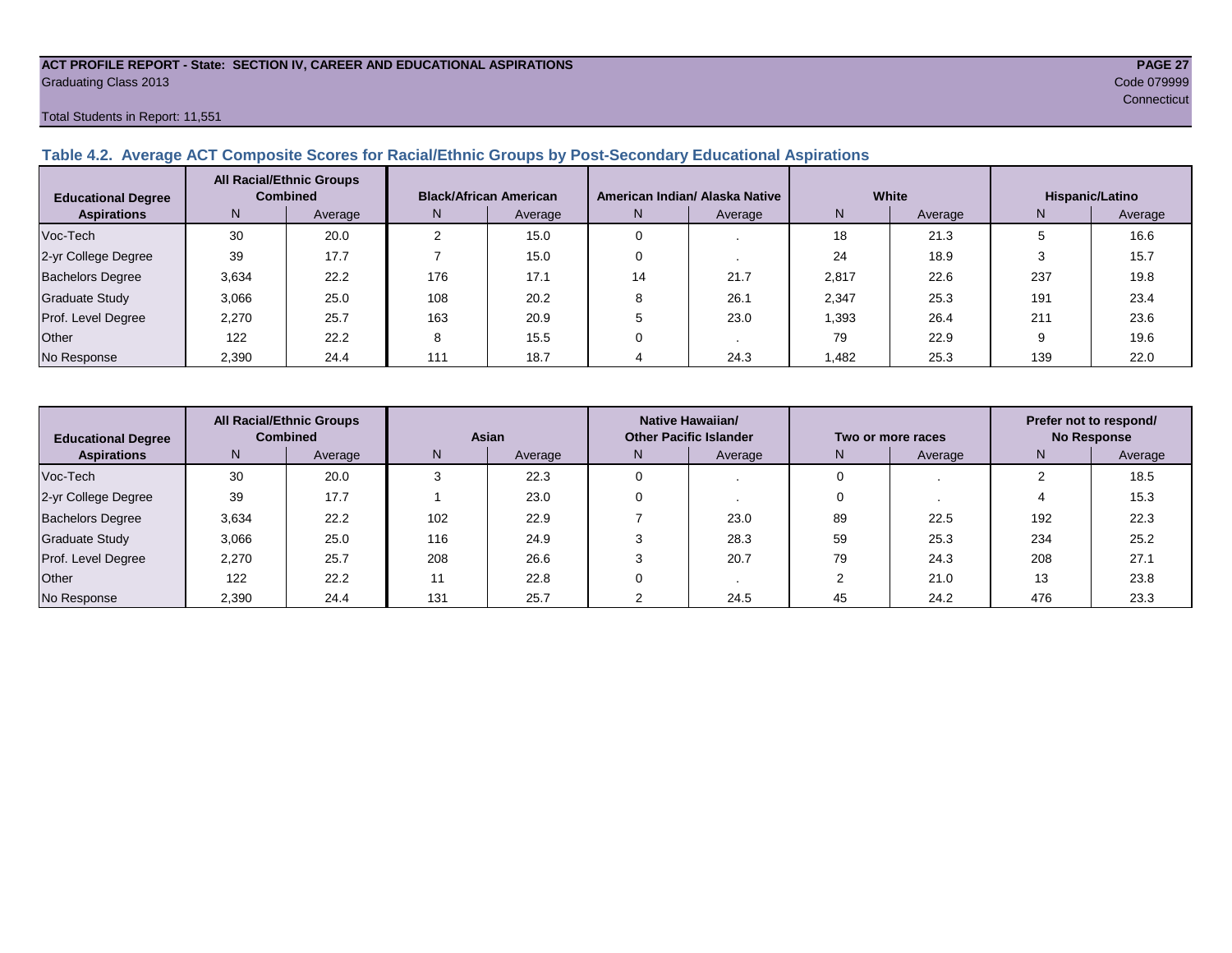#### **ACT PROFILE REPORT - State: SECTION IV, CAREER AND EDUCATIONAL ASPIRATIONS PAGE 28** Code 079999 Craduating Class 2013

#### Total Students in Report: 11,551

### **Table 4.3. Students' Score Report Preferences at Time of Testing**

|                                       |                 |                                                         |                                           |          | <b>Percent of Students in</b> |                |                |                |                     |                |                |
|---------------------------------------|-----------------|---------------------------------------------------------|-------------------------------------------|----------|-------------------------------|----------------|----------------|----------------|---------------------|----------------|----------------|
|                                       |                 | <b>Number of Students</b>                               | <b>College Readiness Standards Ranges</b> |          |                               |                |                |                |                     |                |                |
|                                       |                 |                                                         |                                           | 2nd-6th  |                               |                |                |                |                     |                |                |
| Name                                  | <b>State</b>    | Total                                                   | 1st Choice                                | Choice   | $01 - 12$                     | $13 - 15$      | $16-19$        | $20 - 23$      | 24-27               | $28 - 32$      | 33-36          |
| UNIVERSITY OF CONNECTICUT             | Connecticut     | 978                                                     | 386                                       | 592      | 1                             | 3              | 13             | 31             | 33                  | 17             | $\overline{2}$ |
| CENTRAL CONNECTICUT STATE UNIVERSITY  | Connecticut     | 294                                                     | 94                                        | 200      | $\overline{2}$                | 10             | 29             | 37             | 16                  | 5              | 1              |
| <b>QUINNIPIAC UNIVERSITY</b>          | Connecticut     | 225                                                     | 54                                        | 171      | $\Omega$                      | 4              | 16             | 37             | 33                  | 9              | 0              |
| STATE-COLLEGE/NO REPORTS NOW          | lowa            | 222                                                     | 222                                       | $\Omega$ | 3                             | 9              | 41             | 28             | 13                  | 6              | 0              |
| NORTHEASTERN UNIVERSITY               | Massachusetts   | 214                                                     | 72                                        | 142      | $\Omega$                      | $\mathbf{1}$   | 5              | 17             | 38                  | 32             | 6              |
| EASTERN CONNECTICUT STATE UNIVERSITY  | Connecticut     | 204                                                     | 53                                        | 151      | $\mathbf{1}$                  | 11             | 30             | 42             | 12                  | 3              | $\Omega$       |
| UNIVERSITY OF RHODE ISLAND            | Rhode Island    | 200                                                     | 32                                        | 168      | 1                             | $\overline{4}$ | 19             | 43             | 26                  | 8              | 1              |
| SOUTHERN CONNECTICUT STATE UNIVERSITY | Connecticut     | 191                                                     | 36                                        | 155      | $\overline{2}$                | 15             | 34             | 37             | 11                  |                | $\Omega$       |
| <b>BOSTON UNIVERSITY</b>              | Massachusetts   | 173                                                     | 48                                        | 125      | $\Omega$                      | $\overline{2}$ | $\overline{7}$ | 21             | 36                  | 31             | 3              |
| WESTERN CONNECTICUT STATE UNIVERSITY  | Connecticut     | 165                                                     | 53                                        | 112      | $\overline{2}$                | 12             | 33             | 36             | 11                  | 5              | 0              |
| <b>BOSTON COLLEGE</b>                 | Massachusetts   | 126                                                     | 50                                        | 76       | $\Omega$                      | $\Omega$       | 5              | 20             | 28                  | 40             | $\overline{7}$ |
| UNIV OF MASSACHUSETTS AMHERST         | Massachusetts   | 112                                                     | 19                                        | 93       | 0                             | $\mathbf 1$    | 16             | 34             | 35                  | 14             | $\Omega$       |
| UNIVERSITY OF HARTFORD                | Connecticut     | 110                                                     | 19                                        | 91       | $\overline{2}$                | $\overline{7}$ | 25             | 38             | 21                  | $\overline{7}$ | $\Omega$       |
| <b>NCAA ELIGIBILITY CENTER</b>        | Indiana         | 107                                                     | 72                                        | 35       |                               | $\overline{4}$ | 18             | 34             | 21                  | 21             |                |
| <b>SACRED HEART UNIVERSITY</b>        | Connecticut     | 106                                                     | 26                                        | 80       | $\overline{2}$                | 5              | 28             | 37             | 21                  | 8              | 0              |
| UNIVERSITY OF NEW HAVEN               | Connecticut     | 105                                                     | 37                                        | 68       | 3                             | $6\phantom{1}$ | 29             | 34             | 23                  | 5              | $\mathbf{1}$   |
| <b>NEW YORK UNIVERSITY</b>            | New York        | 97                                                      | 29                                        | 68       |                               | $\overline{2}$ | $\overline{4}$ | 22             | 35                  | 30             | 6              |
| UNIVERSITY OF VERMONT                 | Vermont         | 96                                                      | 23                                        | 73       | $\Omega$                      | $\mathbf{1}$   | 4              | 23             | 51                  | 19             | 2              |
| <b>FAIRFIELD UNIVERSITY</b>           | Connecticut     | 87                                                      | 21                                        | 66       | 1                             | $\overline{2}$ | 15             | 32             | 33                  | 11             | 5              |
| <b>FORDHAM UNIVERSITY</b>             | <b>New York</b> | 84                                                      | 13                                        | 71       | $\Omega$                      | $\overline{0}$ | 6              | 21             | 46                  | 26             | $\overline{0}$ |
| YALE UNIVERSITY                       | Connecticut     | 79                                                      | 34                                        | 45       | $\mathbf 0$                   | $\mathbf{1}$   | 5              | 22             | 30                  | 32             | 10             |
| <b>WESTERN NEW ENGLAND UNIVERSITY</b> | Massachusetts   | 76                                                      | 9                                         | 67       | 1                             | 8              | 18             | 34             | 29                  | $\overline{7}$ | 3              |
| UNIVERSITY OF NEW HAMPSHIRE           | New Hampshire   | 75                                                      | 10                                        | 65       | 0                             | 3              | 15             | 39             | 29                  | 12             | 3              |
| PROVIDENCE COLLEGE                    | Rhode Island    | 73                                                      | 20                                        | 53       | 0                             | $\mathbf 1$    | 11             | 23             | 44                  | 18             | 3              |
| <b>WORCESTER POLYTECHNIC INST</b>     | Massachusetts   | 71                                                      | 20                                        | 51       | $\Omega$                      | $\mathbf 0$    | 3              | 13             | 32                  | 44             | 8              |
| <b>BROWN UNIVERSITY</b>               | Rhode Island    | 70                                                      | 32                                        | 38       | $\Omega$                      | $\overline{0}$ | $\Omega$       | $\overline{4}$ | 21                  | 56             | 19             |
| <b>ROGER WILLIAMS UNIVERSITY</b>      | Rhode Island    | 67                                                      | 13                                        | 54       | $\Omega$                      | $\Omega$       | 16             | 39             | 33                  | 10             | $\mathbf{1}$   |
| <b>BENTLEY UNIVERSITY</b>             | Massachusetts   | 65                                                      | 15                                        | 50       | $\Omega$                      | $\mathbf 0$    | 6              | 17             | 55                  | 20             | $\overline{2}$ |
| <b>MARIST COLLEGE</b>                 | <b>New York</b> | 64<br>15<br>49<br>$\overline{2}$<br>$\overline{2}$<br>6 |                                           | 34       | 38                            | 17             | $\overline{2}$ |                |                     |                |                |
| <b>SPRINGFIELD COLLEGE</b>            | Massachusetts   | 62                                                      | 20                                        | 42       | $\overline{2}$                | 11             | 24             | 32             | 26<br>5<br>$\Omega$ |                |                |
| All Other Institutions                |                 | 5,350                                                   | 1,434                                     | 3,916    | $\mathbf 1$                   | $\overline{5}$ | 13             | 26             | 29                  | 21             | $\overline{4}$ |
| Total                                 |                 | 9,948                                                   | 2,981                                     | 6,967    | $\overline{1}$                | 5              | 15             | 28             | 29                  | 19             | 3              |

**Connecticut** Connecticut Connecticut Connecticut Connecticut Connecticut Connecticut Connecticut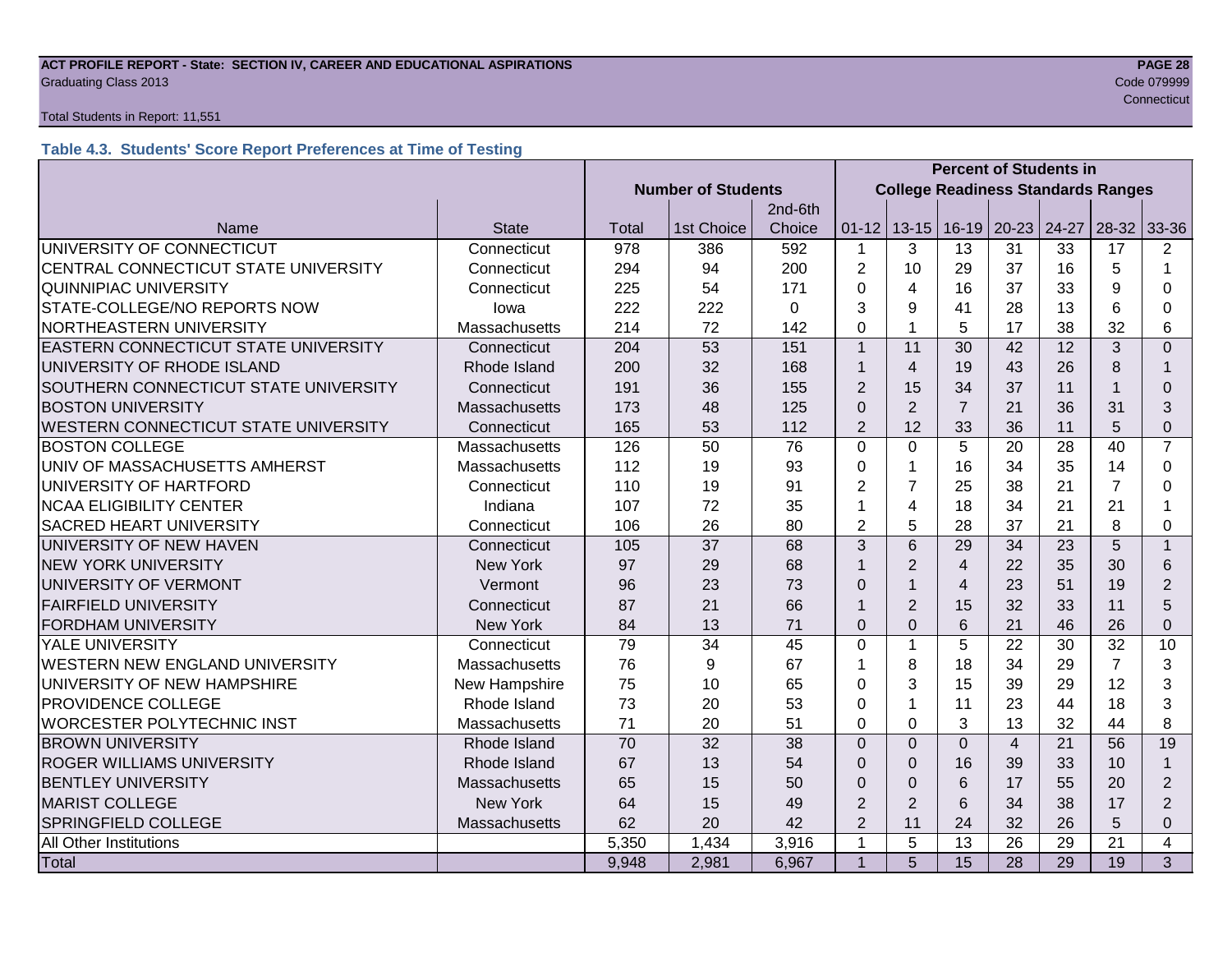# Section V Optional Writing Test Results

Beginning with the Graduating Class of 2013, all students whose scores are college reportable, both standard and extended time tests, are now included. Also beginning with the 2013 Graduating Class data, College Readiness Benchmarks for Reading and Science were updated to reflect the most recent college coursework research.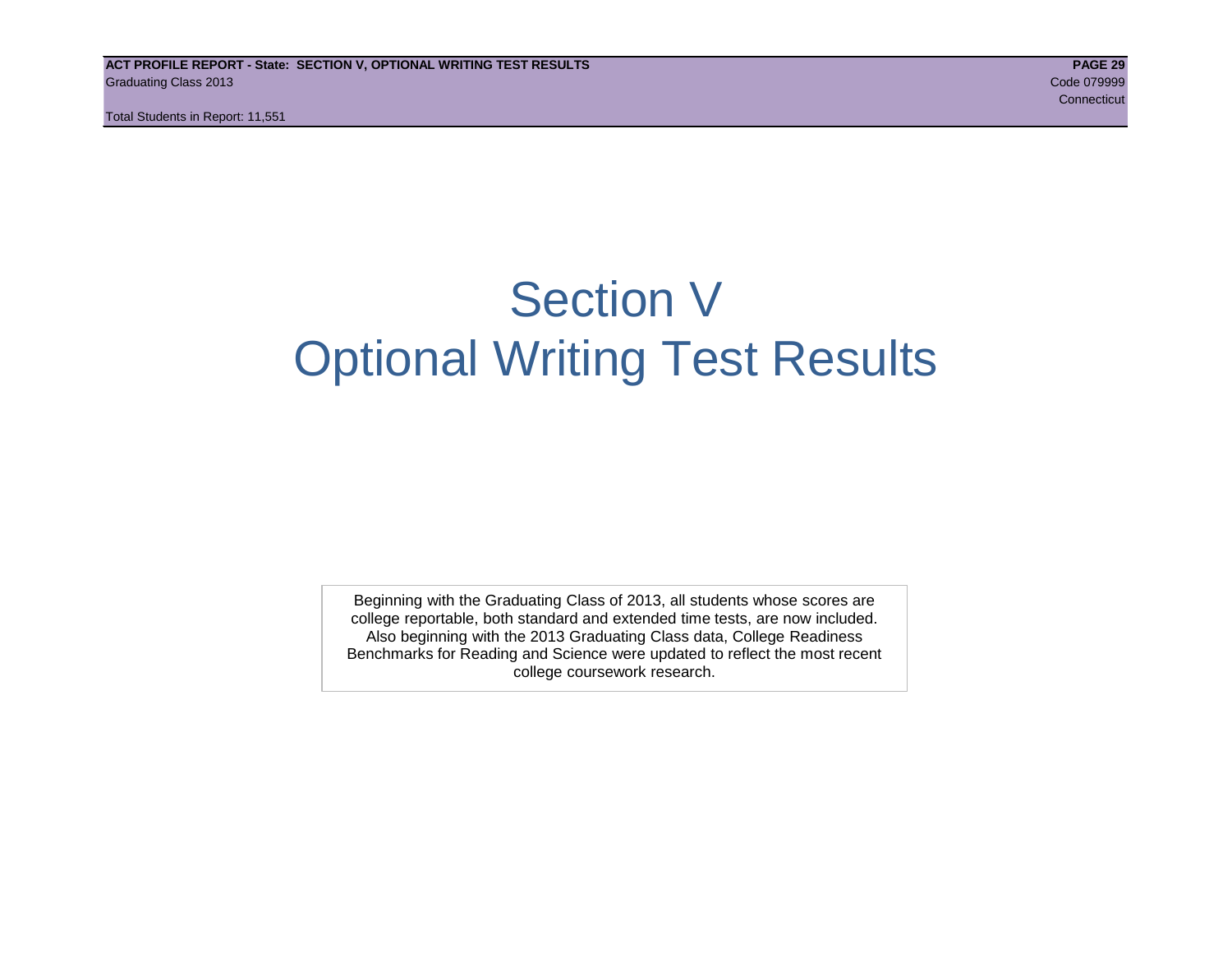#### **ACT PROFILE REPORT - State: SECTION V, OPTIONAL WRITING TEST RESULTS PAGE 30** Graduating Class 2013 Code 079999

#### Total Students in Report: 11,551

**Connecticut** Connecticut Connecticut Connecticut Connecticut Connecticut Connecticut Connecticut

| Table 5.1. Average ACT English and Writing Scores by Race/Ethnicity and Gender for students who took ACT Writing |              |                 |                                 |      |                                 |              |                                 |          |  |  |  |
|------------------------------------------------------------------------------------------------------------------|--------------|-----------------|---------------------------------|------|---------------------------------|--------------|---------------------------------|----------|--|--|--|
|                                                                                                                  |              |                 | <b>Average ACT Scores</b>       |      |                                 |              |                                 |          |  |  |  |
|                                                                                                                  | N            |                 | <b>English</b>                  |      |                                 | <b>Essay</b> | <b>English/Writing Combined</b> |          |  |  |  |
|                                                                                                                  | <b>State</b> | <b>National</b> | <b>National</b><br><b>State</b> |      | <b>National</b><br><b>State</b> |              | <b>State</b>                    | National |  |  |  |
| <b>All Students</b>                                                                                              | 10,056       | 942,769         | 24.5                            | 21.3 | 8.2                             | 7.0          | 24.0                            | 20.5     |  |  |  |
| Black/African American                                                                                           | 475          | 114,751         | 19.0                            | 16.3 | 7.3                             | 6.1          | 19.2                            | 16.0     |  |  |  |
| <b>IAmerican Indian/Alaska Native</b>                                                                            | 24           | 6,031           | 25.0                            | 16.8 | 8.2                             | 6.1          | 24.4                            | 16.4     |  |  |  |
| White                                                                                                            | 7,092        | 518,407         | 25.0                            | 22.9 | 8.3                             | 7.2          | 24.4                            | 21.9     |  |  |  |
| Hispanic/Latino                                                                                                  | 686          | 151,504         | 22.4                            | 18.6 | 7.9                             | 6.8          | 22.3                            | 18.3     |  |  |  |
| Asian                                                                                                            | 520          | 54,580          | 25.0                            | 23.5 | 8.2                             | 7.6          | 24.4                            | 22.7     |  |  |  |
| Native Hawaiian/Other Pac. Isl.                                                                                  | 13           | 2,812           | 24.0                            | 19.5 | 8.8                             | 6.9          | 24.2                            | 19.2     |  |  |  |
| I Two or more races                                                                                              | 238          | 35,355          | 24.9                            | 21.5 | 8.3                             | 7.0          | 24.4                            | 20.6     |  |  |  |
| Prefer not/No Response                                                                                           | 1,008        | 59,329          | 24.7                            | 21.8 | 8.1                             | 7.1          | 24.0                            | 20.9     |  |  |  |
| Males                                                                                                            | 4,431        | 423.104         | 24.2                            | 21.0 | 8.0                             | 6.7          | 23.6                            | 20.1     |  |  |  |
| Females                                                                                                          | 5,469        | 513,945         | 24.8                            | 21.6 | 8.3                             | 7.2          | 24.4                            | 20.9     |  |  |  |
| <b>Missing</b>                                                                                                   | 156          | 5,720           | 21.3                            | 16.6 | 7.8                             | 6.3          | 21.4                            | 16.5     |  |  |  |